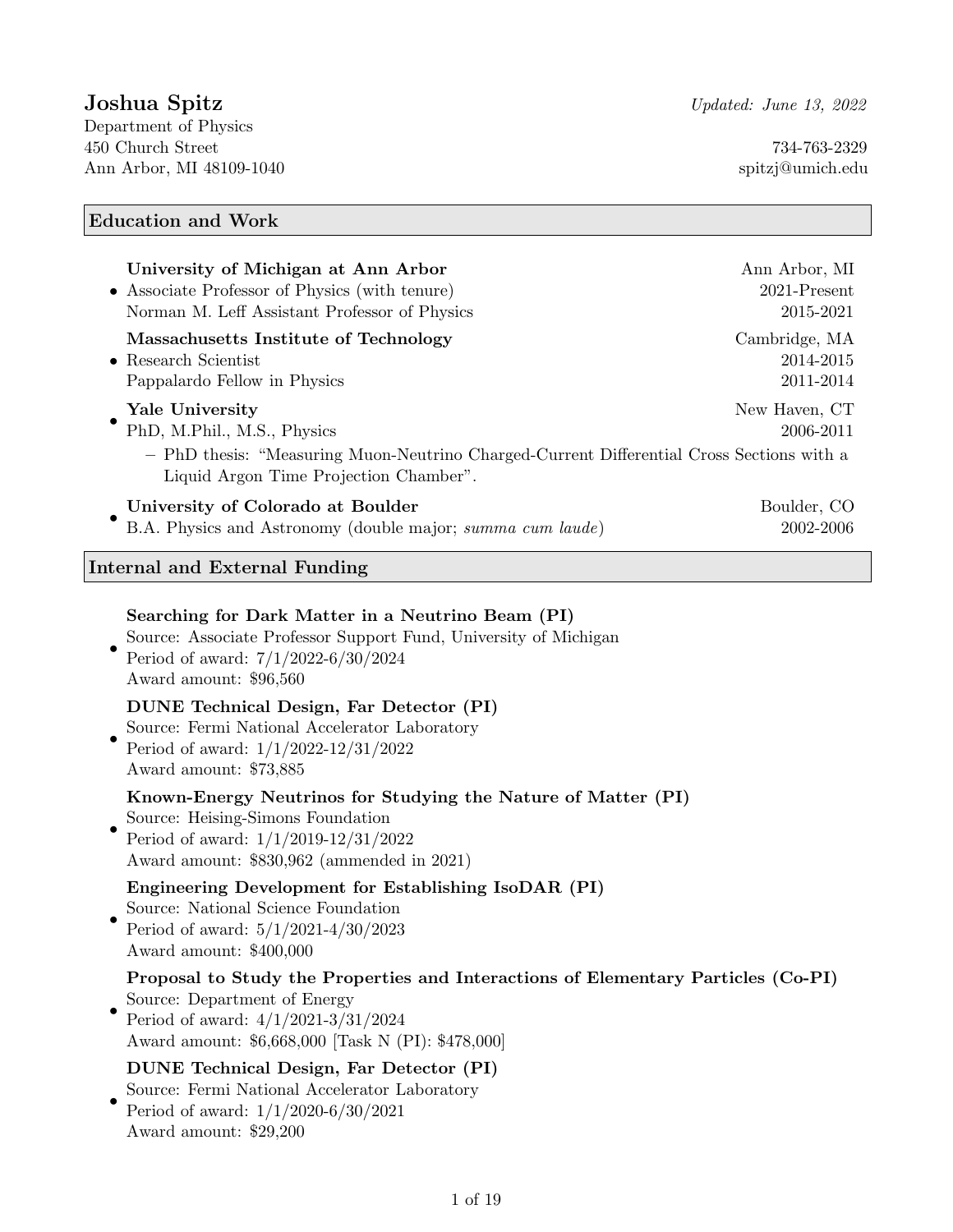## Reconstructing Neutrino Data with the MicroBooNE Liquid Argon Detector (Co-PI)

- Source: Department of Energy, Argonne Leadership Computing Facility ("Theta" Supercomputer) Award given in 2020
	- Award amount: 200,000 node hours (computing)

### DUNE Technical Design, Far Detector (PI)

• Source: Fermi National Accelerator Laboratory Period of award: 10/1/2018-12/31/2019 Award amount: \$57,253

### Proposal to Study the Properties and Interactions of Elementary Particles (Co-PI) Source: Department of Energy

• Period of award: 4/1/2018-3/31/2021 Award amount: \$7,301,000 [Task N (PI): \$315,000]

### Selected External Awards and Service

- MicroBooNE Physics Advisory Board, 2022-present.
- JSNS<sup>2</sup> Physics Analysis Co-coordinator, 2021-present.
- IsoDAR Co-spokesperson, 2021-present.
- IsoDAR Physics Analysis Coordinator, 2017-2021.
- Institutional Board of JSNS<sup>2</sup> , SBN, MicroBooNE, and DUNE.
- Snowmass HEP Community Planning Process Co-convener for the Neutrino Frontier Topical Working Group "Artificial Neutrino Sources: Beams, Reactors, and Novel Sources", 2020-present.
- DOE Office of Science (High Energy Physics and Nuclear Physics) Reviewer, 2017, 2018, 2019, 2021.
- International Workshop on Neutrinos from Accelerators (NuFact 2022) Conference, Local Organizing Committee member.
- Reviewer for Physical Review Letters, Physical Review D, Advances in High Energy Physics, Journal of Instrumentation, Nuclear Instruments and Methods in Physics Research A, and International Journal of Modern Physics A.
- ICARUS Experiment at Fermilab Operational Readiness Reviewer, 2020.
- Co-Host, Snowmass Neutrino Frontier Workshop on Artificial Neutrino Sources (∼100 virtual attendees), 2020.
- Student-nominated for the Golden Apple Teaching Award, University of Michigan, 2017, 2019, 2020.
- MicroBooNE Technical Board, 2016-2020.
- Host, SBND Collaboration Meeting (∼50 attendees) at University of Michigan, 2019.
- Co-Host, 7th LCTP Spring Symposium: Neutrino Physics (∼50 attendees) at University of Michigan, 2019.
- US-Israel Binational Science Foundation Reviewer, 2019.
- DUNE Far Detector Technical Design Report Internal Reviewer, 2019.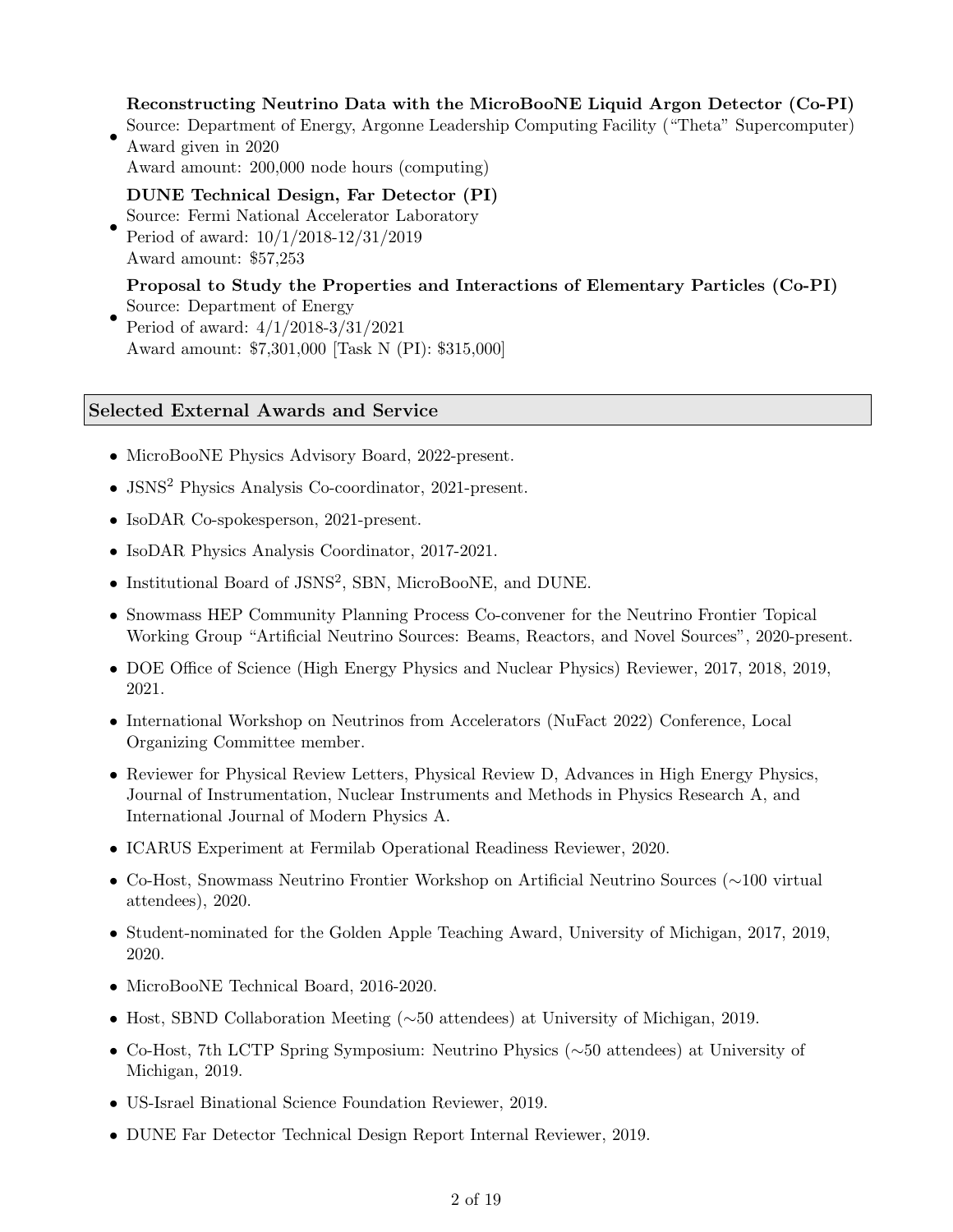- MicroBooNE Talks Committee Chair, 2017-2019.
- Co-Host, Beyond Standard Model Physics with Neutrino Driven Sources Workshop (∼30 attendees) at MIT, 2018.
- Host, MicroBooNE Software Workshop (∼50 attendees) at University of Michigan, 2016.
- Host, JSNS<sup>2</sup> Collaboration Meeting at University of Michigan, 2016.
- Pappalardo Fellowship at MIT, 2011.
- ArgoNeuT Run Coordinator, 2009-2010.
- Organizing Committee (co-chair), New Perspectives Conference at Fermilab, 2009.
- American Association of Physics Teachers Outstanding Teaching Assistant of the Year, 2009.
- Graduate Student Association at Fermilab, Elected Representative, 2008-2009.
- User's Executive Committee at Fermilab, Graduate Representative, 2008-2009.

### Selected Publications

†=Publications with J. Spitz as corresponding author (18 total)

Michigan students with primary (led/co-led) or major contributions to a publication are underlined

### †Neutrino Physics Opportunities with the IsoDAR Source at Yemilab

- J. Alonso, C.A. Argüelles, A. Bungau, J.M. Conrad, B. Dutta, Y.D. Kim, E. Marzec, D. Mishins,
- 1. S.H. Seo, M. Shaevitz, J. Spitz, A. Thompson, L. Waites, and D. Winklehner, Physical Review D 105 052009 (2022).

### Search for an Excess of Electron Neutrino Interactions in MicroBooNE Using Multiple Final State Topologies

2. P. Abratenko et al. [MicroBooNE Collaboration], Physical Review Letters 128 241801 (2022). Selected as an "Editors' Suggestion" and "Featured in Physics" [Physics 15 85 (2022)].

3. MicroBooNE Experiment using Wire-Cell Reconstruction Search for an Anomalous Excess of Inclusive Charged-current  $\nu_e$  Interactions in the

P. Abratenko et al. [MicroBooNE Collaboration], Physical Review D 105 112005 (2022).

4. Decay-At-Rest Experiment in Korea's New Underground Laboratory, Yemilab IsoDAR@Yemilab: A Conceptual Design Report for the Deployment of the Isotope

- J.R. Alonso et al. [IsoDAR Collaboration], arXiv:2110.10635.
- 5. The JSNS<sup>2</sup> Detector

S. Ajimura et al., Nuclear Instruments and Methods in Physics Research A 1014 165742 (2021).

 $6.$  Modeling Quasielastic Interactions of Monoenergetic Kaon Decay-at-rest Neutrinos A. Nikolakopoulos, V. Pandey, J. Spitz, and N. Jachowicz, Physical Review C 103 064603 (2021).

Measurement of Space Charge Effects in the MicroBooNE LArTPC Using Cosmic Muons

7. P. Abratenko, ..., C. Barnes *et al.* [MicroBooNE Collaboration], Journal of Instrumentation 15 P12037 (2020).

### †Measuring Changes in the Atmospheric Neutrino Rate Over Gigayear Timescales

8. J.R. Jordan, S. Baum, P. Stengel, A. Ferrari, M.C. Morone, P. Sala, and J. Spitz, Physical Review Letters 125 231802 (2020). Selected to be "Featured in Physics" [Physics 13 186 (2020)].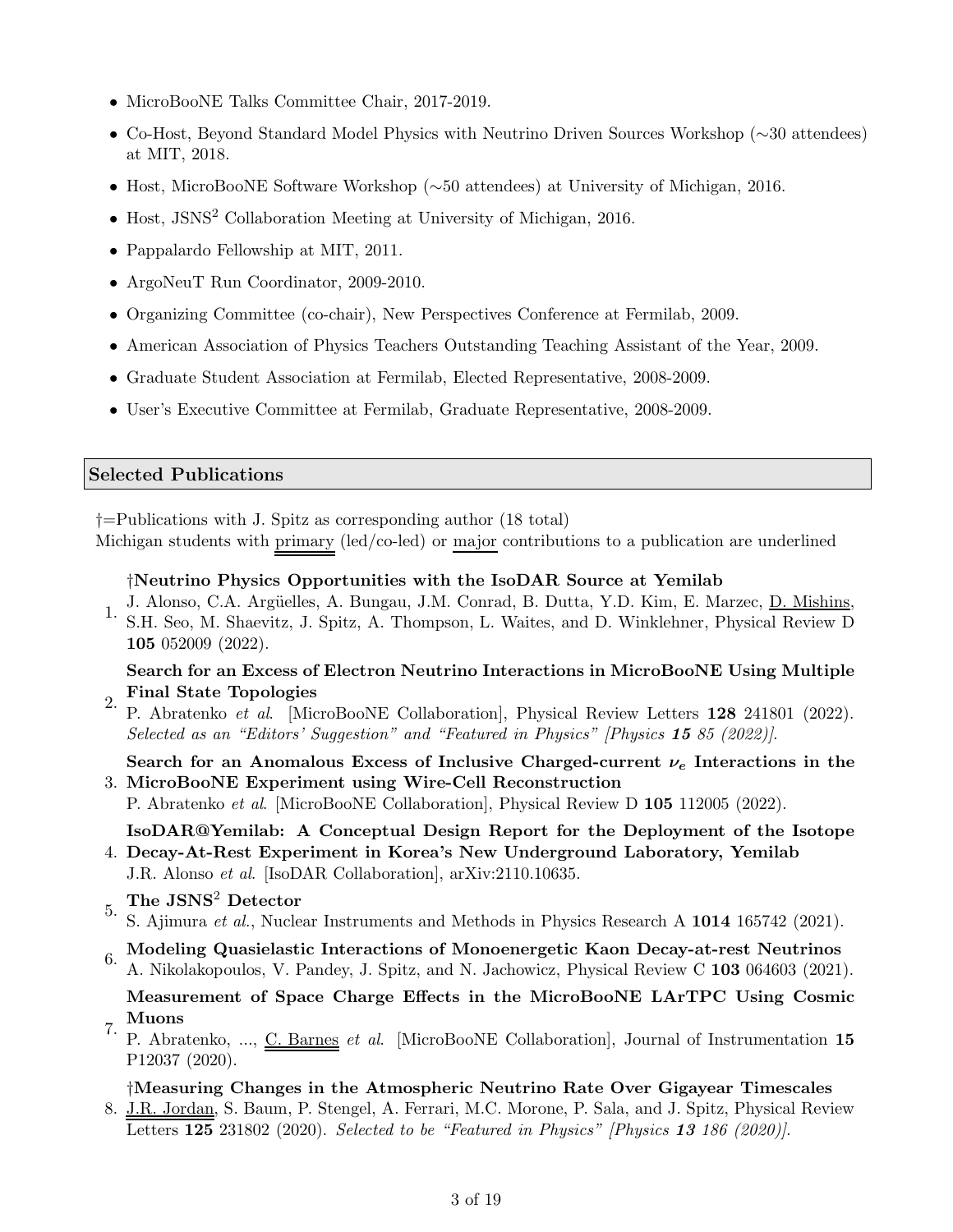### First Measurement of Electron Neutrino Scattering Cross Section on Argon

9. R. Acciarri, ..., <u>R. Fitzpatrick</u> et al. [ArgoNeuT Collaboration], Physical Review D 102 011101(R) (2020).

## Deep Underground Neutrino Experiment (DUNE), Far Detector Technical Design Report, Volume IV Far Detector Single-phase Technology

10. B. Abi, ..., R. Fitzpatrick et al. [DUNE Collaboration], Journal of Instrumentation 15 T08010 (2020).

# 11. Neutrino Flavor Transformations from New Short-Range Forces

B.J.P. Jones and J. Spitz, arXiv:1911.06342.

# 12. Sections on Argon at  $E_{\nu} \sim 0.8$  GeV with the MicroBooNE Detector First Measurement of Inclusive Muon Neutrino Charged Current Differential Cross

P. Abratenko et al. [MicroBooNE Collaboration], Physical Review Letters 123 131801 (2019).

# †Severe Constraints on New Physics Explanations of the MiniBooNE Excess

13. J.R. Jordan, Y. Kahn, G. Krnjaic, M. Moschella, and J. Spitz, Physical Review Letters 122 081801 (2019). Selected as an "Editors' Suggestion".

Optimizing the <sup>8</sup>Li Yield for the IsoDAR Neutrino Experiment

14. A. Bungau, J. Alonso, L. Bartoszek, J. Conrad, M. Shaevitz, and J. Spitz, Journal of Instrumentation 14 P03001 (2019).

# 15. †Signatures of Pseudo-Dirac Dark Matter at High-Intensity Neutrino Experiments J.R. Jordan, Y. Kahn, G. Krnjaic, M. Moschella, and J. Spitz, Physical Review D 98 075020 (2018).

Ionization Electron Signal Processing in Single Phase LArTPCs II. Data/Simulation Comparison and Performance in MicroBooNE

16. C. Adams, ..., C. Barnes et al. [MicroBooNE Collaboration], Journal of Instrumentation 13 P07007 (2018).

†First Measurement of Monoenergetic Muon Neutrino Charged Current Interactions

17. A.A. Aguilar-Arevalo, ..., R. Fitzpatrick, J.R. Jordan et al. [MiniBooNE Collaboration], Physical 17.  $R = 120.141899 \sqrt{20192 \times 611}$ Review Letters 120 141802 (2018). Selected as an "Editors' Suggestion" and "Featured in Physics" [Physics 11 35 (2018)].

## 18. Model of Multiple Coulomb Scattering Determination of Muon Momentum in the MicroBooNE LArTPC Using an Improved

P. Abratenko et al. [MicroBooNE Collaboration], Journal of Instrumentation 12 P10010 (2017).

- 19. Design and Construction of the MicroBooNE Detector R. Acciarri et al. [MicroBooNE Collaboration], Journal of Instrumentation 12 P02017 (2017).
- 20. †Viewpoint: Ghostly Neutrino Comes into Sharper Focus J. Spitz, Physics 9 39 (2016).

# 21. Neutrons †Demonstrating a Directional Detector Based on Neon for Characterizing High Energy

A. Hexley, M.H. Moulai, J. Spitz, and J.M. Conrad, Journal of Instrumentation 10 P11010 (2015).

## Decisive Disappearance Search at High- $\Delta m^2$  with Monoenergetic Muon Neutrinos

- 22. S. Axani, G. Collin, J.M. Conrad, M.H. Shaevitz, J. Spitz, and T. Wongjirad, Physical Review D 92 092010 (2015).
- 23. Annual Modulation of Cosmic Relic Neutrinos B.R. Safdi, M. Lisanti, J. Spitz, and J.A. Formaggio, Physical Review D 90 043001 (2014).
- $24.$  †Cross Section Measurements with Monoenergetic Muon Neutrinos
- J. Spitz, Physical Review D 89 073007 (2014).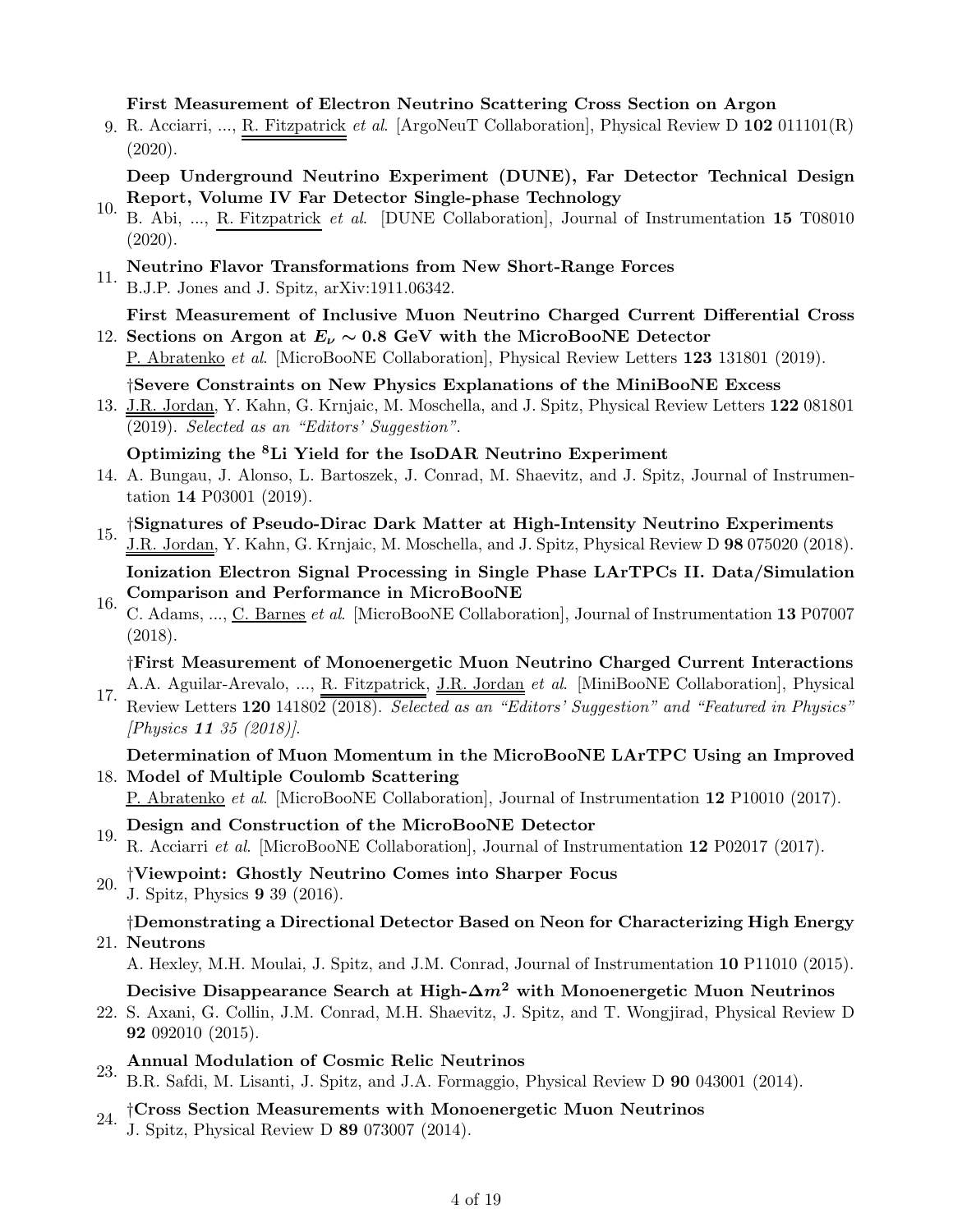Precision  $\bar{\nu}_e$ –electron Scattering Measurements with IsoDAR to Search for New Physics

25. J.M. Conrad, M.H. Shaevitz, I. Shimizu, J. Spitz, M. Toups, and L. Winslow, Physical Review D 89 072010 (2014).

Sterile Neutrino Fits to Short Baseline Neutrino Oscillation Measurements

- 26. J.M. Conrad, C.M. Ignarra, G. Karagiorgi, M. Shaevitz, and J. Spitz, Advances in High Energy Physics 2013 163897 (2013).
- <sup>27.</sup> †Search for Neutrino-Antineutrino Oscillations with a Reactor Experiment J.S. Díaz, T. Katori, J. Spitz, and J.M. Conrad, Physics Letters B 727 412 (2013).
- 28. Analysis of a Large Sample of Neutrino-Induced Muons with the ArgoNeuT Detector C. Anderson et al. [ArgoNeuT Collaboration], Journal of Instrumentation 7 10020 (2012).
- 29. †First Test of Lorentz Violation with a Reactor-based Antineutrino Experiment Y. Abe et al. [Double Chooz Collaboration], Physical Review D 86 112009 (2012).
- 30. The ArgoNeuT Detector in the NuMI Low-Energy Beam Line at Fermilab C. Anderson et al. [ArgoNeuT Collaboration], Journal of Instrumentation 7 10019 (2012).

### 31. Production and Decay †Proposal for an Electron Antineutrino Disappearance Search Using High-Rate <sup>8</sup>Li

A. Bungau et al., Physical Review Letters 109 141802 (2012). Selected to be "Featured in Physics".

 $32.$  †Sterile Neutrino Search with Kaon Decay at Rest J. Spitz, Physical Review D 85 093020 (2012).

33. †Measuring Active-to-Sterile Neutrino Oscillations with Neutral Current Coherent Neutrino-Nucleus Scattering

A.J. Anderson, J.M. Conrad, E. Figueroa-Feliciano, C. Ignarra, G. Karagiorgi, K. Scholberg, M.H. Shaevitz, and J. Spitz, Physical Review D 86 013004 (2012).

34. Sections on Argon †First Measurements of Inclusive Muon Neutrino Charged Current Differential Cross

C. Anderson et al. [ArgoNeuT Collaboration], Physical Review Letters 108 161802 (2012).

- †Coherent Neutrino Scattering in Dark Matter Detectors
- 35. A.J. Anderson, J.M. Conrad, E. Figueroa-Feliciano, K. Scholberg, and J. Spitz, Physical Review D 84 013008 (2011).

# 36. †Atmospheric Tau Neutrinos in a Multi-kiloton Liquid Argon Detector

- J. Conrad, A. de Gouvêa, S. Shalgar, and J. Spitz, Physical Review D 82 093012 (2010).
- 37. †Renaissance of the <sup>∼</sup>1-TeV Fixed-Target Program
- T. Adams et al., International Journal of Modern Physics A 25 777 (2010).

### †A Regenerable Filter for Liquid Argon Purification

38. A. Curioni, B.T. Fleming, W. Jaskierny, C. Kendziora, J. Krider, S. Pordes, M. Soderberg, J. Spitz, T. Tope, and T. Wongjirad, Nuclear Instruments and Methods in Physics Research A 605 306 (2009).

#### Other Publications

‡=Publications with J. Spitz as formal internal reviewer

## Measurement of Neutral Current Single  $\pi^0$  Production on Argon with the Micro-BooNE Detector

39. P. Abratenko et al. [MicroBooNE Collaboration], arXiv:2205.07943. Submitted to Physical Review D.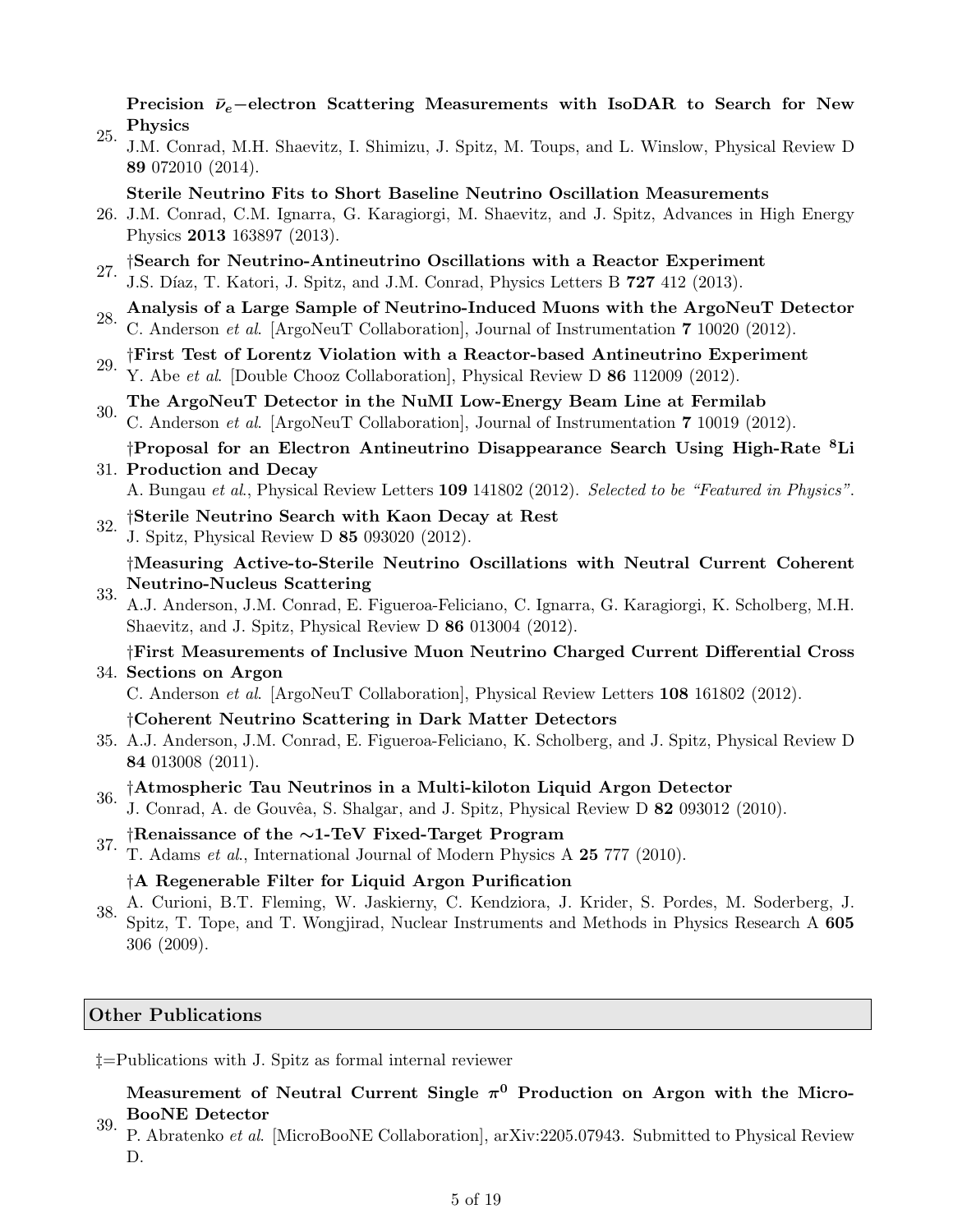### Separation of Track- and Shower-like Energy Deposits in ProtoDUNE-SP Using a Convolutional Neural Network

40. A. Abed Abud et al. [DUNE Collaboration], arXiv:2203.17053. Submitted to European Physical Journal C.

Scintillation Light Detection in the 6-m Drift-length ProtoDUNE Dual Phase Liquid Argon TPC

41. A. Abed Abud et al. [DUNE Collaboration], arXiv:2203.16134. Submitted to European Physical Journal C.

### Observation of Radon Mitigation in MicroBooNE by a Liquid Argon Filtration System

42. P. Abratenko et al. [MicroBooNE Collaboration], arXiv:2203.10147. Submitted to Journal of Instrumentation.

### The Double Chooz Antineutrino Detectors

43. H. de Kerret *et al.* [Double Chooz Collaboration], arXiv:2201.13285. Submitted to European Physical Journal C.

### IsoDAR@Yemilab: A Report on the Technology, Capabilities, and Deployment

44. J.R. Alonso, D. Winklehner, J. Spitz, J.M. Conrad, S.H. Seo, Y.D. Kim, M. Shaevitz, A. Bungau, R. Barlow, L. Calabretta, A. Adelmann, D. Mishins, L. Bartoszek, L.H. Waites, K.M. Bang, and K.S. Park, arXiv:2201.1004. Submitted to Journal of Instrumentation.

### Cosmic Ray Muon Clustering for the MicroBooNE Liquid Argon Time Projection Chamber using sMask-RCNN

45. P. Abratenko et al. [MicroBooNE Collaboration], arXiv:2201.05705. Submitted to Journal of Instrumentation.

### MiniBooNE and MicroBooNE Joint Fit to a 3+1 Sterile Neutrino Scenario

46. A.A. Aguilar-Arevalo et al. [MiniBooNE Collaboration], arXiv:2201.01724. Submitted to Physical Review Letters.

## 47. the First Dataset of the JSNS<sup>2</sup> Experiment Characterization of the Correlated Background for a Sterile Neutrino Search Using

Y. Hino et al. [JSNS<sup>2</sup> Collaboration], European Physical Journal C 82 331 (2022).

### Novel Approach for Evaluating Detector-Related Uncertainties in a LArTPC Using MicroBooNE Data

48. P. Abratenko et al. [MicroBooNE Collaboration], arXiv:2111.03556. Submitted to Physical Review D.

‡First Measurement of Energy-dependent Inclusive Muon Neutrino Charged-Current

49. Cross Sections on Argon with the MicroBooNE Detector P. Abratenko et al. [MicroBooNE Collaboration], Physical Review Letters 128 151801 (2022).

‡Wire-Cell 3D Pattern Recognition Techniques for Neutrino Event Reconstruction in Large LArTPCs: Algorithm Description and Quantitative Evaluation with Micro-

# 50. BooNE Simulation

P. Abratenko et al. [MicroBooNE Collaboration], Journal of Instrmentation 17 P01037 (2022).

# 51. New  $CC0\pi$  GENIE Tune for MicroBooNE

P. Abratenko et al. [MicroBooNE Collaboration], Physical Review D 105 072001 (2022).

52. the Final State with the MicroBooNE Experiment Search for an Anomalous Excess of Charged-current  $\nu_e$  Interactions without Pions in

P. Abratenko et al. [MicroBooNE Collaboration], Physical Review D 105 112004 (2022).

Search for an Anomalous Excess of Charged-current Quasi-elastic  $\nu_e$  Interactions with

53. the MicroBooNE Experiment using Deep-Learning-based Reconstruction P. Abratenko et al. [MicroBooNE Collaboration], Physical Review D 105 112003 (2022).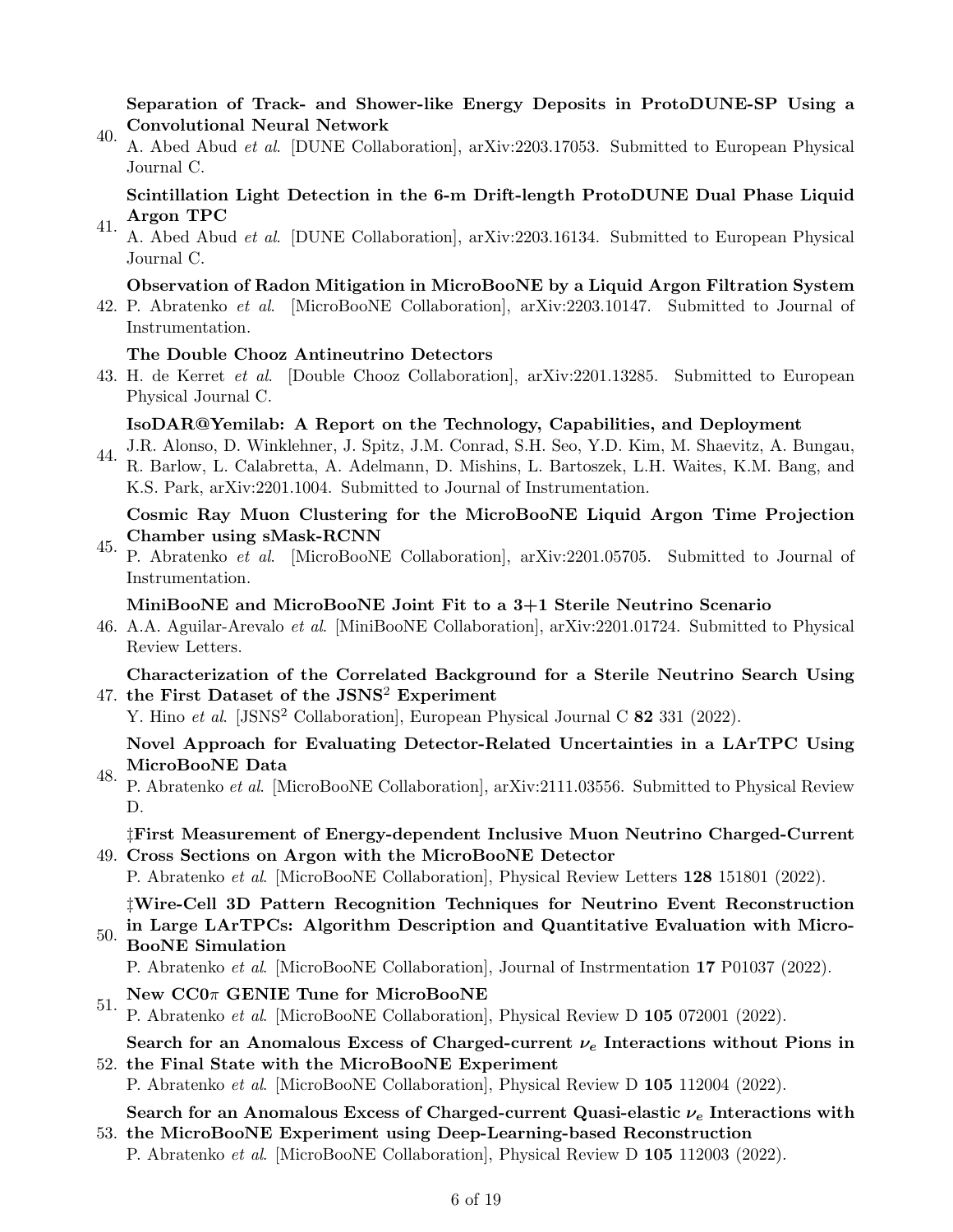54. and  $\pi^0$  Samples for the Deep-Learning-Based Analyses in MicroBooNE Electromagnetic Shower Reconstruction and Energy Validation with Michel Electrons

P. Abratenko et al. [MicroBooNE Collaboration], Journal of Instrumentation 16 T12017 (2021).

Search for Neutrino-Induced Neutral Current ∆ Radiative Decay in MicroBooNE and a First Test of the MiniBooNE Low Energy Excess Under a Single-Photon Hypothesis

55. P. Abratenko et al. [MicroBooNE Collaboration], Physical Review Letters 128 111801 (2022). Selected as an "Editors' Suggestion".

56. Differential Cross Sections in Charged Lepton Energy on Argon in MicroBooNE First Measurement of Inclusive Electron-Neutrino and Antineutrino Charged Current

P. Abratenko et al. [MicroBooNE Collaboration], Physical Review D 105 L051102 (2022).

A. Abed Abud et al. [DUNE Collaboration], Physical Review D 105 072006 (2022).

58. croBooNE Data Calorimetric Classification of Track-like Signatures in Liquid Argon TPCs using Mi-

P. Abratenko et al. [MicroBooNE Collaboration], Journal of High Energy Physics 12 153 (2021).

- 59. Design, Construction and Operation of the ProtoDUNE-SP Liquid Argon TPC
- A. Abed Abud et al. [DUNE Collaboration], Journal of Instrumentation 17 P01005 (2022). ‡Searching for Solar KDAR with DUNE
- 60. A. Abed Abud *et al.* [DUNE Collaboration], Journal of Cosmology and Astroparticle Physics 10 065 (2021).

61. 970 MeV  $\ddagger$ New Constraints on  $\tau^\pm$ -coupled Heavy Neutral Leptons with Masses  $m_N = 280$  –

R. Acciarri et al. [ArgoNeuT Collaboration], Physical Review Letters 127 121801 (2021).

62. BooNE Detector Search for a Higgs Portal Scalar Decaying to Electron-positron Pairs in the Micro-

P. Abratenko et al. [MicroBooNE Collaboration], Physical Review Letters 127 151803 (2021).

# Measurement of the Longitudinal Diffusion of Ionization Electrons in the MicroBooNE

63. Detector

P. Abratenko et al. [MicroBooNE Collaboration], Journal of Instrumentation 16 P09025 (2021).

64. Report Deep Underground Neutrino Experiment (DUNE) Near Detector Conceptual Design

A. Abed Abud et al. [DUNE Collaboration], Instruments 5 31 (2021).

## 65. Time Projection Chamber A Deep-Learning Based Raw Waveform Region-of-interest Finder for the Liquid Argon

R. Acciarri et al. [ArgoNeuT Collaboration], Journal of Instrumentation 17 P01018 (2022).

- 66. Experiment Simulation Configurations Approximating DUNE TDR
- B. Abi et al. [DUNE Collaboration], arXiv:2103.04797.

## 67. the MicroBooNE Detector ‡Cosmic Ray Background Rejection with Wire-Cell LArTPC Event Reconstruction in

P. Abratenko et al. [MicroBooNE Collaboration], Physical Review Applied 15 064071 (2021).

Measurement of the Flux-Averaged Inclusive Charged-Current Electron Neutrino and Antineutrino Cross Section on Argon using the NuMI Beam and the MicroBooNE

68. Detector

P. Abratenko et al. [MicroBooNE Collaboration], Physical Review D 104 052002 (2021).

<sup>57.</sup> ment Low Exposure Long-baseline Neutrino Oscillation Sensitivity of the DUNE Experi-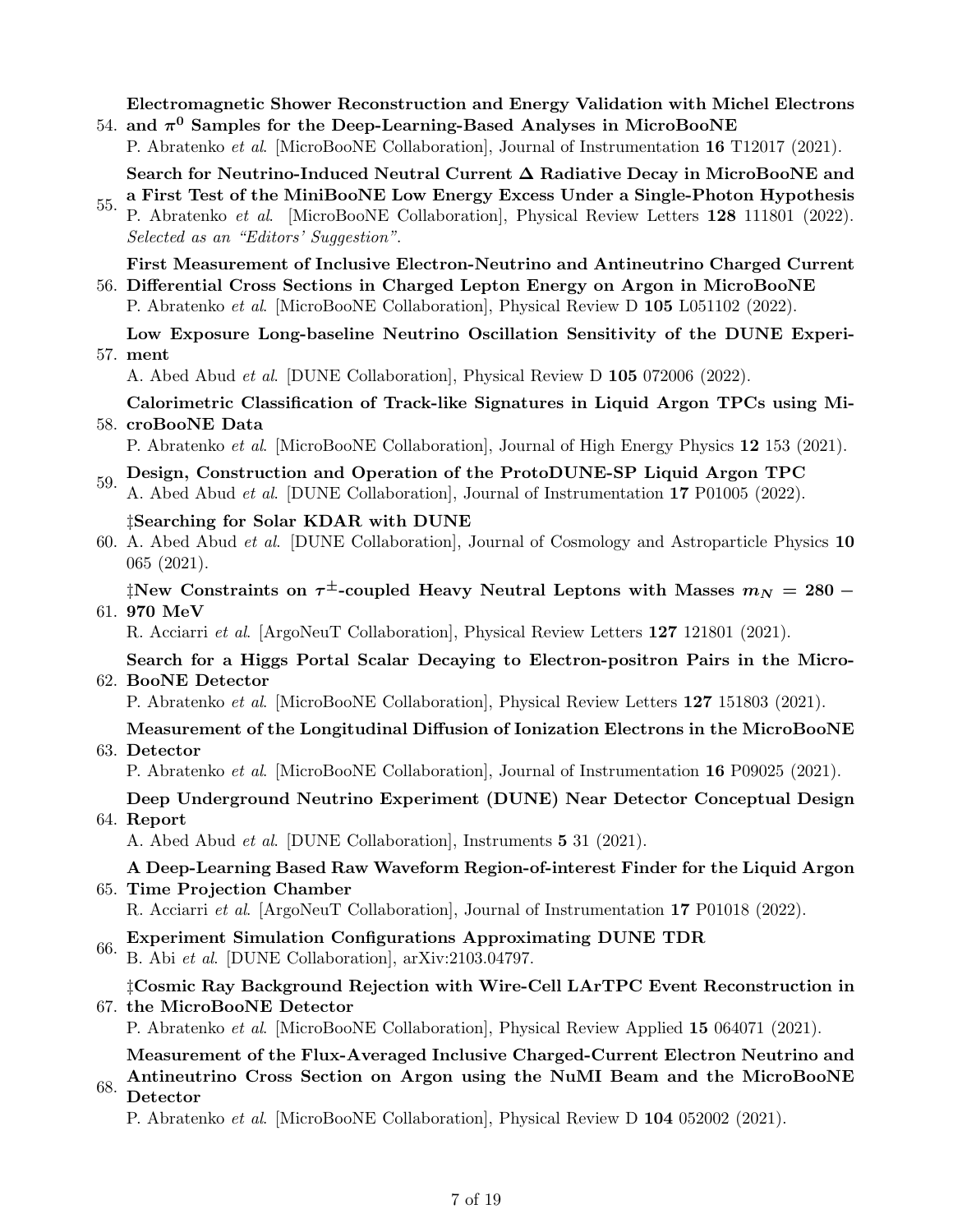## 69. Chamber for Detection of Supernova Burst Neutrinos The Continuous Readout Stream of the MicroBooNE Liquid Argon Time Projection

P. Abratenko et al. [MicroBooNE Collaboration], Journal of Instrumentation 16 P02008 (2021).

Slow Control and Monitoring System at the JSNS<sup>2</sup>

70. J.S. Park et al. [JSNS<sup>2</sup> Collaboration], Progress of Theoretical and Experimental Physics 2015 00000 (2021).

## 71. TPC Measurement of the Atmospheric Muon Rate with the MicroBooNE Liquid Argon

P. Abratenko et al. [MicroBooNE Collaboration], Journal of Instrumentation 16 P04004 (2021).

# $72.$  Proposal: JSNS<sup>2</sup>-II

- S. Ajimura et al. [JSNS<sup>2</sup> Collaboration], arXiv:2012.10807.
- 73. construction in MicroBooNE Semantic Segmentation with a Sparse Convolutional Neural Network for Event Re-

P. Abratenko et al. [MicroBooNE Collaboration], Physical Review D 103 052012 (2021).

74. Cosmic Background Removal with Deep Neural Networks in SBND

R. Acciarri et al. [SBND Collaboration], Frontiers in Artificial Intelligence 4 649917 (2021).

75. ment Supernova Neutrino Burst Detection with the Deep Underground Neutrino Experi-

B. Abi et al. [DUNE Collaboration], European Physical Journal C 81 423 (2021).

76. ber using Wire-Cell 3-D Imaging, Clustering, and Charge-Light Matching ‡Neutrino Event Selection in the MicroBooNE Liquid Argon Time Projection Cham-

P. Abratenko et al. [MicroBooNE Collaboration], Journal of Instrumentation 16 P06043 (2021).

# 77. BooNE Liquid Argon Time Projection Chamber A Convolutional Neural Network for Multiple Particle Identification in the Micro-

P. Abratenko et al. [MicroBooNE Collaboration], Physical Review D 103 092003 (2021).

## 78. MicroBooNE Detector ‡Vertex-Finding and Reconstruction of Contained Two-track Neutrino Events in the

P. Abratenko et al. [MicroBooNE Collaboration], Journal of Instrumentation 15 P02017 (2021).

# Prospects for Beyond the Standard Model Physics Searches at the Deep Underground

### 79. Neutrino Experiment

B. Abi et al. [DUNE Collaboration], European Physical Journal C 81 322 (2021).

# 80. ground Studies Updated MiniBooNE Neutrino Oscillation Results with Increased Data and New Back-

A.A. Aguilar-Arevalo et al. [MiniBooNE Collaboration], Physical Review D 103 052002 (2021).

# Measurement of Differential Cross Sections for  $\nu_\mu$ -Ar Charged-Current Interactions

81. with Protons and No Pions in the Final State with the MicroBooNE Detector P. Abratenko et al. [MicroBooNE Collaboration], Physical Review D 102 112013 (2020).

### 82. mance From a Beam Test at the CERN Neutrino Platform First Results on ProtoDUNE-SP Liquid Argon Time Projection Chamber Perfor-

B. Abi et al. [DUNE Collaboration], Journal of Instrumentation 15 P12004 (2020).

## 83. Long-baseline Neutrino Oscillation Physics Potential of the DUNE Experiment B. Abe et al. [DUNE Collaboration], European Journal of Physics C 80 978 (2020).

# 84. Far Detector Neutrino Interaction Classification with a Convolutional Neural Network in the DUNE

B. Abe et al. [DUNE Collaboration], Physical Review D 102 092003 (2020).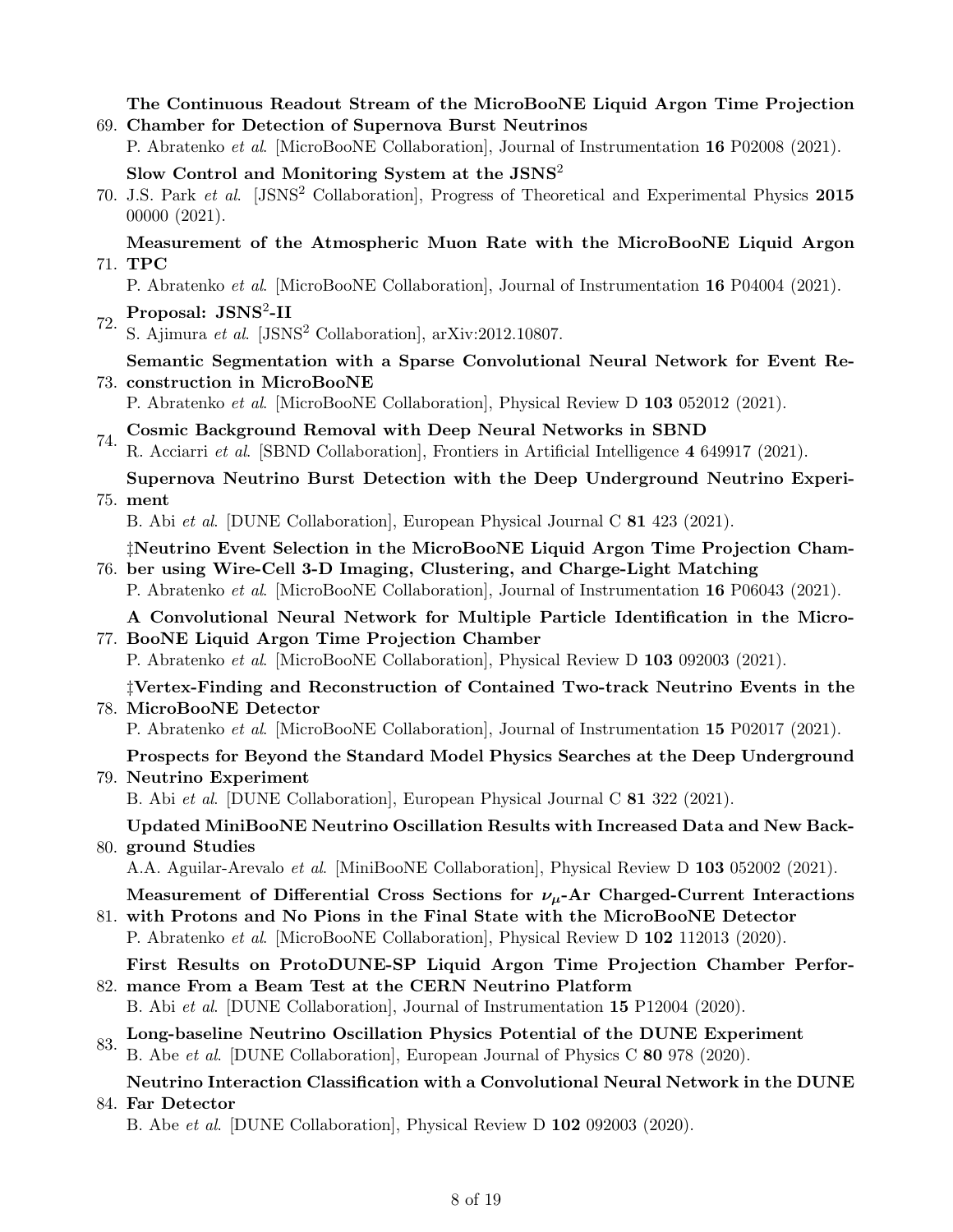85. tering Cross-sections Using the MicroBooNE Detector First Measurement of Differential Charged Current Quasielastic-like  $\nu_{\mu}$ -argon Scat-

- P. Abratenko et al. [MicroBooNE Collaboration], Physical Review Letters 125 201803 (2020).
- 86. The JSNS<sup>2</sup> Data Acquisition System J.S. Park et al. [JSNS<sup>2</sup> Collaboration], Journal of Instrumentation 15 T09002 (2020).
- 87. Performance of PMTs for the JSNS<sup>2</sup> Experiment
- J.S. Park et al. [JSNS<sup>2</sup> Collaboration], Journal of Instrumentation 15 T07003 (2020).

88. (SBND) ‡Construction of Precision Wire Readout Planes for the Short-Baseline Near Detector

R. Acciarri et al. [SBND Collaboration], Journal of Instrumentation 15 P06033 (2020).

89. Report, Volume III DUNE Far Detector Technical Coordination ‡Deep Underground Neutrino Experiment (DUNE), Far Detector Technical Design

B. Abi et al. [DUNE Collaboration], Journal of Instrumentation 15 T08009 (2020).

90. Report, Volume II DUNE Physics Deep Underground Neutrino Experiment (DUNE), Far Detector Technical Design

B. Abi et al. [DUNE Collaboration], arXiv:2002.03005.

91. Report, Volume 1 Introduction to DUNE Deep Underground Neutrino Experiment (DUNE), Far Detector Technical Design

B. Abi et al. [DUNE Collaboration], Journal of Instrumentation 15 T08008 (2020).

92. Detector Search for Heavy Neutral Leptons Decaying into Muon-pion Pairs in the MicroBooNE

P. Abratenko et al. [MicroBooNE Collaboration], Physical Review D 101 052001 (2020).

93. milab Improved Limits on Millicharged Particles using the ArgoNeuT Experiment at Fer-

R. Acciarri et al. [ArgoNeuT Collaboration], Physical Review Letters 124 131801 (2020).

94. from  $\pi^0 \to \gamma \gamma$  Decays in the MicroBooNE LArTPC Reconstruction and Measurement of  $\mathcal{O}(100)$  MeV Energy Electromagnetic Activity

C. Adams et al. [MicroBooNE Collaboration], Journal of Instrumentation 15 P02007 (2020).

# 95. Using a UV Laser System and its Application in MicroBooNE A Method to Determine the Electric Field of Liquid Argon Time Projection Chambers

C. Adams et al. [MicroBooNE Collaboration], Journal of Instrumentation 15 P07010 (2020).

96. Time Projection Chamber Using Muons and Protons Calibration of the Charge and Energy Response of the MicroBooNE Liquid Argon

C. Adams et al. [MicroBooNE Collaboration], Journal of Instrumentation 15 P03002 (2020).

97. Design and Construction of the MicroBooNE Cosmic Ray Tagger System C. Adams et al. [MicroBooNE Collaboration], Journal of Instrumentation 14 P04004 (2019).

98. Argon TPCs; A Case Study with the MicroBooNE Detector Rejecting Cosmic Background for Exclusive Neutrino Interaction Studies with Liquid

C. Adams et al. [MicroBooNE Collaboration], European Physical Journal C 79 673 (2019).

99. First Measurement of  $\nu_{\mu}$  Charged-Current  $\pi^0$  Production on Argon with a LArTPC C. Adams et al. [MicroBooNE Collaboration], Physical Review D 99 091102(R) (2019).

100. Using ArgoNeuT Demonstration of MeV-Scale Physics in Liquid Argon Time Projection Chambers

R. Acciarri et al. [ArgoNeuT Collaboration], Physical Review D 99 012002 (2019).

101. MicroBooNE Liquid Argon Time Projection Chamber Deep Neural Network for Pixel-Level Electromagnetic Particle Identification in the

C. Adams et al. [MicroBooNE Collaboration], Physical Review D 99 092001 (2019).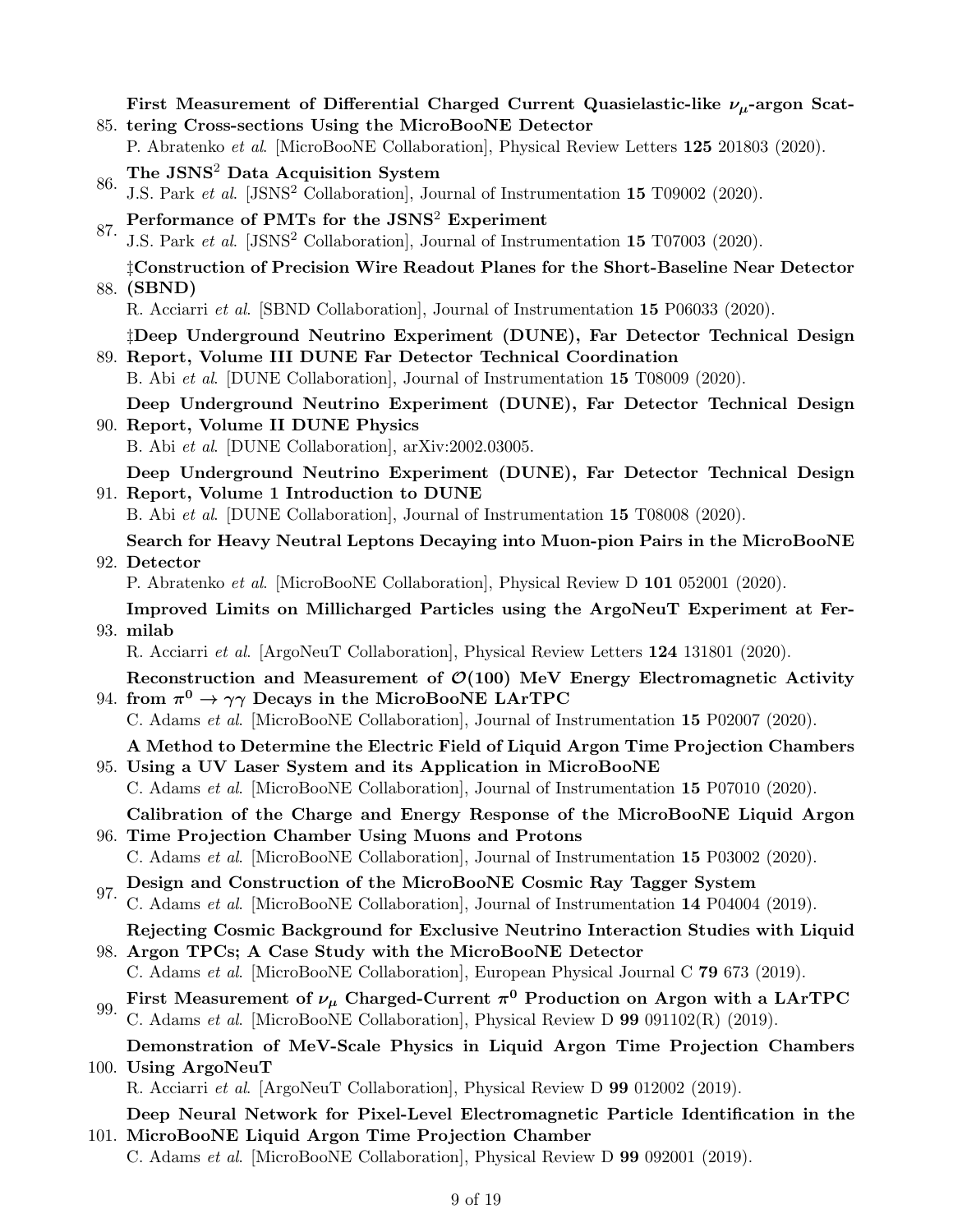102. Model Predictions Comparison of  $\nu_{\mu}$ -Ar Multiplicity Distributions Observed by MicroBooNE to GENIE

C. Adams et al. [MicroBooNE Collaboration], European Physical Journal C 79 248 (2019).

Significant Excess of Electron-Like Events in the MiniBooNE Short-Baseline Neutrino Experiment

103. A.A. Aguilar-Arevalo et al. [MiniBooNE Collaboration], Physical Review Letters 121 221801 (2018). Selected as an "Editors' Suggestion" and "Featured in Physics".

104. Production on Argon using ArgoNeuT <sup>†</sup>First Measurement of the Cross Section for  $\nu_{\mu}$  and  $\overline{\nu}_{\mu}$  Induced Single Charged Pion

R. Acciarri et al. [ArgoNeuT Collaboration], Physical Review D 98 0152002 (2018).

105. tion and Quantitative Evaluation with MicroBooNE Simulation Ionization Electron Signal Processing in Single Phase LArTPCs I. Algorithm Descrip-

C. Adams et al. [MicroBooNE Collaboration], Journal of Instrumentation 13 P07006 (2018).

106. ray Muon and Neutrino Events in the MicroBooNE Detector The Pandora Multi-algorithm Approach to Automated Pattern Recognition of Cosmic-

R. Acciarri et al. [MicroBooNE Collaboration], European Physical Journal C 78 82 (2018).

107. Using a Small External Cosmic-ray Counter Measurement of Cosmic-ray Reconstruction Efficiencies in the MicroBooNE LArTPC

R. Acciarri et al. [MicroBooNE Collaboration], Journal of Instrumentation 12 P12030 (2017).

- 108. Noise Characterization and Filtering in the MicroBooNE Liquid Argon TPC R. Acciarri et al. [MicroBooNE Collaboration], Journal of Instrumentation 12 P08003 (2017).
- 109. LArTPC Michel Electron Reconstruction Using Cosmic-Ray Data from the MicroBooNE

R. Acciarri et al. [MicroBooNE Collaboration], Journal of Instrumentation 12 P09014 (2017).

# 110. Projection Chamber Convolutional Neural Networks Applied to Neutrino Events in a Liquid Argon Time

R. Acciarri et al. [MicroBooNE Collaboration], Journal of Instrumentation 12 P03011 (2017).

# Measurement of  $\nu_\mu$  and  $\overline{\nu}_\mu$  Neutral Current  $\pi^0\to\gamma\gamma$  Production in the ArgoNeuT

### 111. Detector

R. Acciarri et al. [ArgoNeuT Collaboration], Physical Review D 96 012006 (2017).

# 112. tion Chamber ‡First Observation of Low Energy Electron Neutrinos in a Liquid Argon Time Projec-

R. Acciarri et al. [ArgoNeuT Collaboration], Physical Review D 95 072005 (2017).

# 113. Chooz Experiment Characterization of the Spontaneous Light Emission of the PMTs used in the Double

Y. Abe et al. [Double Chooz Collaboration], Journal of Instrumentation 11 P08001 (2016).

- 
- 114. Muon Capture on Light Isotopes in Double Chooz<br>
Y. Abe et al. [Double Chooz Collaboration], Physical Review C 93 054608 (2016).

# 115. Background Rejection Techniques Measurement of  $\theta_{13}$  in Double Chooz using Neutron Captures on Hydrogen with Novel

Y. Abe et al. [Double Chooz Collaboration], Journal of High Energy Physics 1601 163 (2016).

# 116. ment Development and Operational Experience of Magnetic Horn System for T2K Experi-

T. Sekiguchi et al., Nuclear Instruments and Methods in Physics Research A 789 57 (2015).

117. Measurement of the Antineutrino Neutral-Current Elastic Differential Cross Section A.A. Aguilar-Arevalo et al. [MiniBooNE Collaboration], Physical Review D 91 012004 (2015).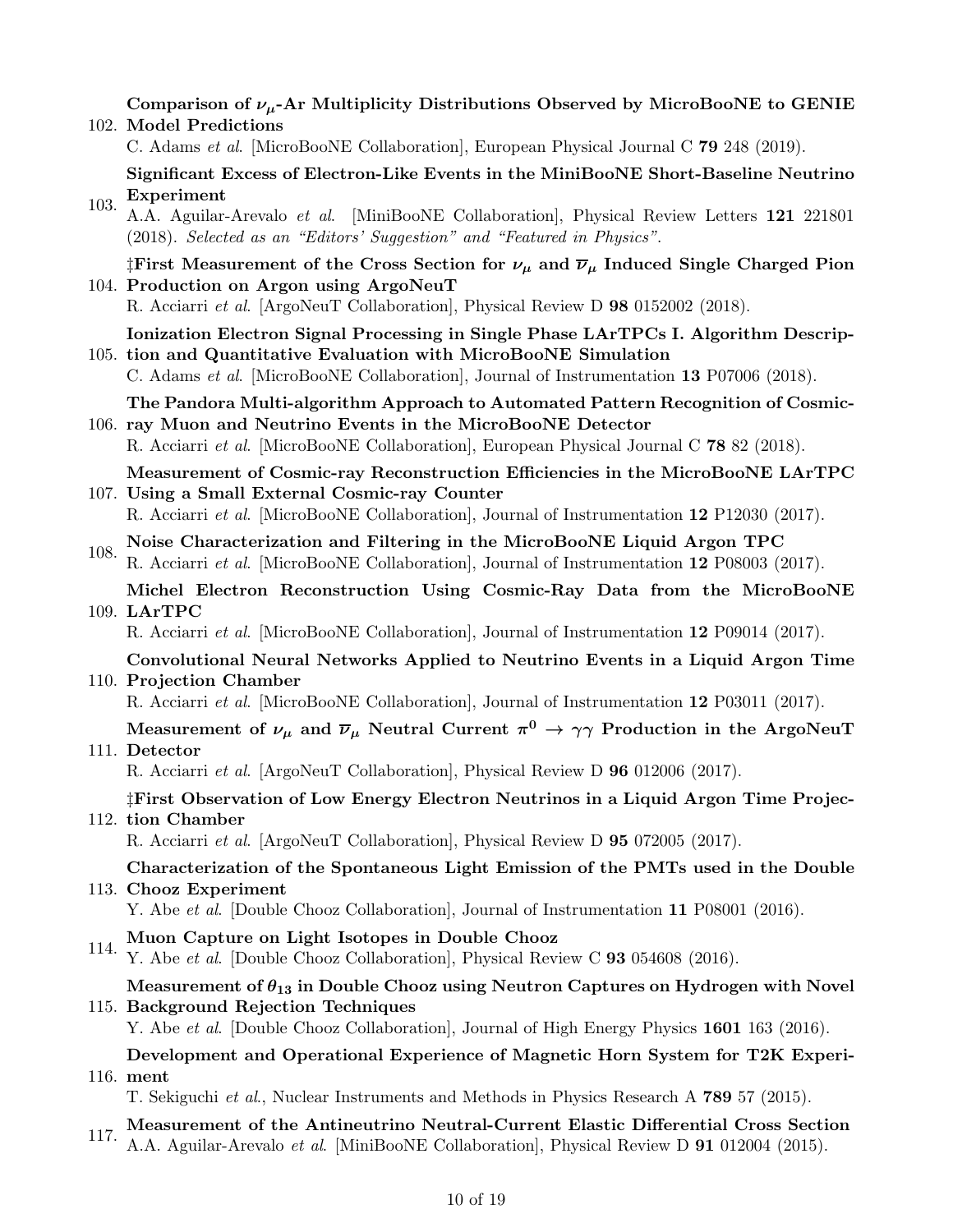|      | First Measurement of Neutrino and Antineutrino Coherent Charged Pion Production                                                                                                                                                               |
|------|-----------------------------------------------------------------------------------------------------------------------------------------------------------------------------------------------------------------------------------------------|
|      | 118. on Argon                                                                                                                                                                                                                                 |
|      | R. Acciarri et al. [ArgoNeuT Collaboration], Physical Review Letters 113 261801 (2014).                                                                                                                                                       |
| 119. | Ortho-Positronium Observation in the Double Chooz Experiment<br>Y. Abe et al. [Double Chooz Collaboration], Journal of High Energy Physics 10 032 (2014).                                                                                     |
| 120. | Using L/E Oscillation Probability Distributions<br>A.A. Aguilar-Arevalo et al. [MiniBooNE Collaboration], arXiv:1407.3304 [hep-ex] (2014).                                                                                                    |
|      | Improved Measurements of the Neutrino Mixing Angle $\theta_{13}$ with the Double Chooz<br>121. Detector<br>Y. Abe et al. [Double Chooz Collaboration], Journal of High Energy Physics 10 086 (2014).                                          |
|      | Precision Muon Reconstruction in Double Chooz                                                                                                                                                                                                 |
|      | 122. Y. Abe et al. [Double Chooz Collaboration], Nuclear Instruments and Methods in Physics Research<br>A 764 330 $(2014)$                                                                                                                    |
|      | The Detection of Back-to-Back Proton Pairs in Charged-Current Neutrino Interac-<br>123. tions with the ArgoNeuT Detector in the NuMI Low Energy Beam Line<br>R. Acciarri et al. [ArgoNeuT Collaboration], Physical Review D 90 012008 (2014). |
|      | #Measurements of Inclusive Muon Neutrino and Antineutrino Charged Current Dif-<br>124. ferential Cross Sections on Argon in the NuMI Antineutrino Beam<br>R. Acciarri et al. [ArgoNeuT Collaboration], Physical Review D 89 112003 (2014).    |
| 125. | Background-Independent Measurement of $\theta_{13}$ in Double Chooz<br>Y. Abe et al. [Double Chooz Collaboration], Physics Letters B 735 51 (2014).                                                                                           |
|      | Cyclotrons as Drivers for Precision Neutrino Measurements<br>126. A. Adelmann, J. Alonso, W.A. Barletta, J.M. Conrad, M.H. Shaevitz, J. Spitz, M. Toups, and<br>L.A. Winslow, Advances in High Energy Physics 2014 347097 (2014).             |
|      | A Study of Electron Recombination Using Highly Ionizing Particles in the ArgoNeuT<br>127. Liquid Argon TPC<br>R. Acciarri et al. [ArgoNeuT Collaboration], Journal of Instrumentation 8 P08005 (2013).                                        |
|      | First Measurement of the Muon Anti-Neutrino Double-Differential Charged Current                                                                                                                                                               |
|      | 128. Quasi-Elastic Cross Section                                                                                                                                                                                                              |
|      | A.A. Aguilar-Arevalo et al. [MiniBooNE Collaboration], Physical Review D 88 032001 (2013).                                                                                                                                                    |
|      | First Measurement of $\theta_{13}$ from Delayed Neutron Capture on Hydrogen in the Double<br>129. Chooz Experiment                                                                                                                            |
|      | Y. Abe et al. Double Chooz Collaboration, Physics Letters B 723 66 (2013).                                                                                                                                                                    |
|      | Improved Search for $\overline{\nu}_{\mu} \rightarrow \overline{\nu}_{e}$ Oscillations in the MiniBooNE Experiment<br>130. A.A. Aguilar-Arevalo et al. [MiniBooNE Collaboration], Physical Review Letters 110 161801<br>(2013).               |
| 131. | Direct Measurement of Backgrounds Using Reactor-Off Data in Double Chooz<br>Y. Abe et al. [Double Chooz Collaboration], Physical Review D 87 011102 (2013).                                                                                   |
| 132. | Test of Lorentz and CPT violation with Short Baseline Neutrino Oscillation Excesses<br>A.A. Aguilar-Arevalo <i>et al.</i> [MiniBooNE Collaboration], Physics Letters B 718 1303 (2013).                                                       |
| 133. | Dual baseline search for muon antineutrino disappearance at 0.1 eV <sup>2</sup> $<$ $\Delta m^2$ $<$ 100 eV <sup>2</sup><br>A.A. Aguilar-Arevalo et al. [MiniBooNE Collaboration], Physical Review D 86 052009 (2012).                        |
| 134. | Reactor Electron Antineutrino Disappearance in the Double Chooz Experiment<br>Y. Abe et al. [Double Chooz Collaboration], Physical Review D 86 052008 (2012).                                                                                 |
|      | Indication for the Disappearance of Reactor Electron Antineutrinos in the Double                                                                                                                                                              |

# 135. Chooz Experiment Y. Abe et al. [Double Chooz Collaboration], Physical Review Letters 108 131801 (2012).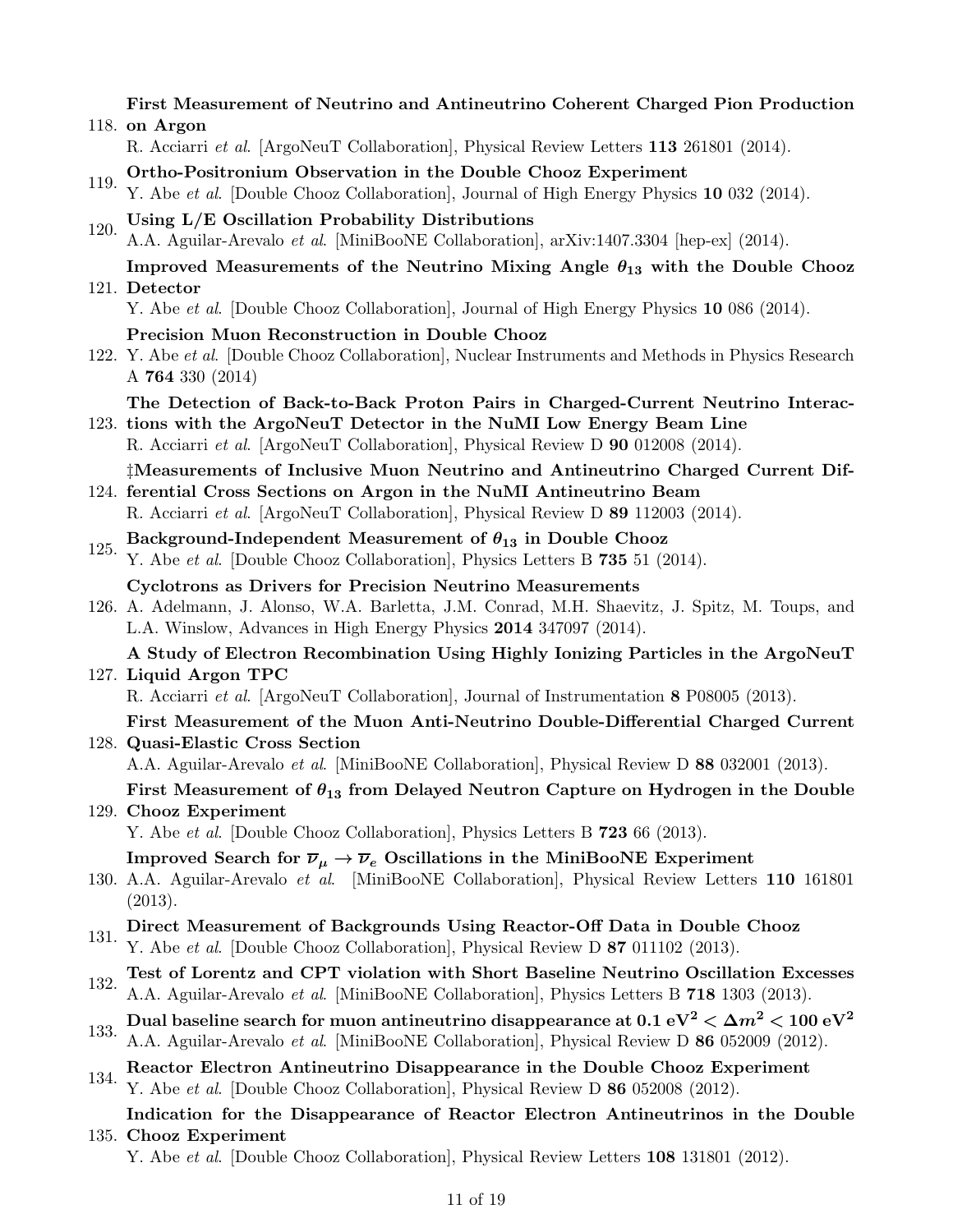Dual Baseline Search for Muon Neutrino Disappearance at  $0.5 \text{ eV}^2 < \Delta m^2 < 40 \text{ eV}^2$ 

136. K.B.M. Mahn et al. [MiniBooNE and SciBooNE Collaborations], Physical Review D 85 032007 (2012).

137. Non-magnetized Detector Measurement of the Neutrino Component of an Anti-neutrino Beam Observed by a

A.A. Aguilar-Arevalo et al. [MiniBooNE Collaboration], Physical Review D 84 072005 (2011).

138. on Mineral Oil at  $E_{\nu} \in 0.5 - 2.0 \text{ GeV}$ Measurement of  $\nu_{\mu}$ -induced Charged-Current Neutral Pion Production Cross Sections

A.A. Aguilar-Arevalo et al. [MiniBooNE Collaboration], Physical Review D 83 052009 (2011).

139. Sections on Mineral Oil at  $E_{\nu} \sim 1 \text{ GeV}$ Measurement of Neutrino-Induced Charged-Current Charged Pion Production Cross

A.A. Aguilar-Arevalo et al. [MiniBooNE Collaboration], Physical Review D 83 052007 (2011).

The T2K Experiment

140. K. Abe et al. [T2K Collaboration], Nuclear Instruments and Methods in Physics Research A 659 106 (2011).

- 141. Measurement of the Neutrino Neutral-Current Elastic Differential Cross Section
- A.A. Aguilar-Arevalo et al. [MiniBooNE Collaboration], Physical Review D 82 092005 (2010).

Event Excess in the MiniBooNE Search for  $\overline{\nu}_{\mu} \rightarrow \overline{\nu}_{e}$  Oscillations

- 142. A.A. Aguilar-Arevalo et al. [MiniBooNE Collaboration], Physical Review Letters 105 181801 (2010). Selected as an "Editors' Suggestion".
- 143. ferential Cross Section First Measurement of the Muon Neutrino Charged Current Quasielastic Double Dif-

A.A. Aguilar-Arevalo et al. [MiniBooNE Collaboration], Physical Review D 81 092005 (2010).

144. tions on Mineral Oil at  $E_{\nu} \sim O(1 \text{ GeV})$ Measurement of  $\nu_\mu$  and  $\overline{\nu}_\mu$  Induced Neutral Current Single  $\pi^0$  Production Cross sec-

A.A. Aguilar-Arevalo et al. [MiniBooNE Collaboration], Physical Review D 81 013005 (2010).

145. A Search for Core-Collapse Supernovae Using the MiniBooNE Neutrino Detector A.A. Aguilar-Arevalo et al. [MiniBooNE Collaboration], Physical Review D 81 032001 (2010).

Measurement of the  $\nu_\mu$  Charged Current  $\pi^+$  to Quasi-Elastic Cross Section Ratio on Mineral Oil in a 0.8 GeV Neutrino Beam

146. A.A. Aguilar-Arevalo et al. [MiniBooNE Collaboration], Physical Review Letters 103 081801 (2009).

### A Search for Electron Antineutrino Appearance at the  $\Delta m^2 \sim 1 \text{ eV}^2$  Scale

147. A.A. Aguilar-Arevalo et al. [MiniBooNE Collaboration], Physical Review Letters 103 111801 (2009).

## A Search for Muon Neutrino and Antineutrino Disappearance in MiniBooNE

148. A.A. Aguilar-Arevalo et al. [MiniBooNE Collaboration], Physical Review Letters 103 061802 (2009).

# Selected Colloquium/Seminar/Conference/Workshop Presentations

## Prospects for New eV-scale Sterile Neutrino Searches

- 1. International Conference on Neutrino Physics and Astrophysics (NEUTRINO), plenary (joint with D. Winklehner), Seoul, Korea (virtual), 6/1/2022.
- $2.$  How Often Do Muon Neutrinos Turn Into Electron Neutrinos? Pappalardo Seminar Series, MIT, 3/9/2022.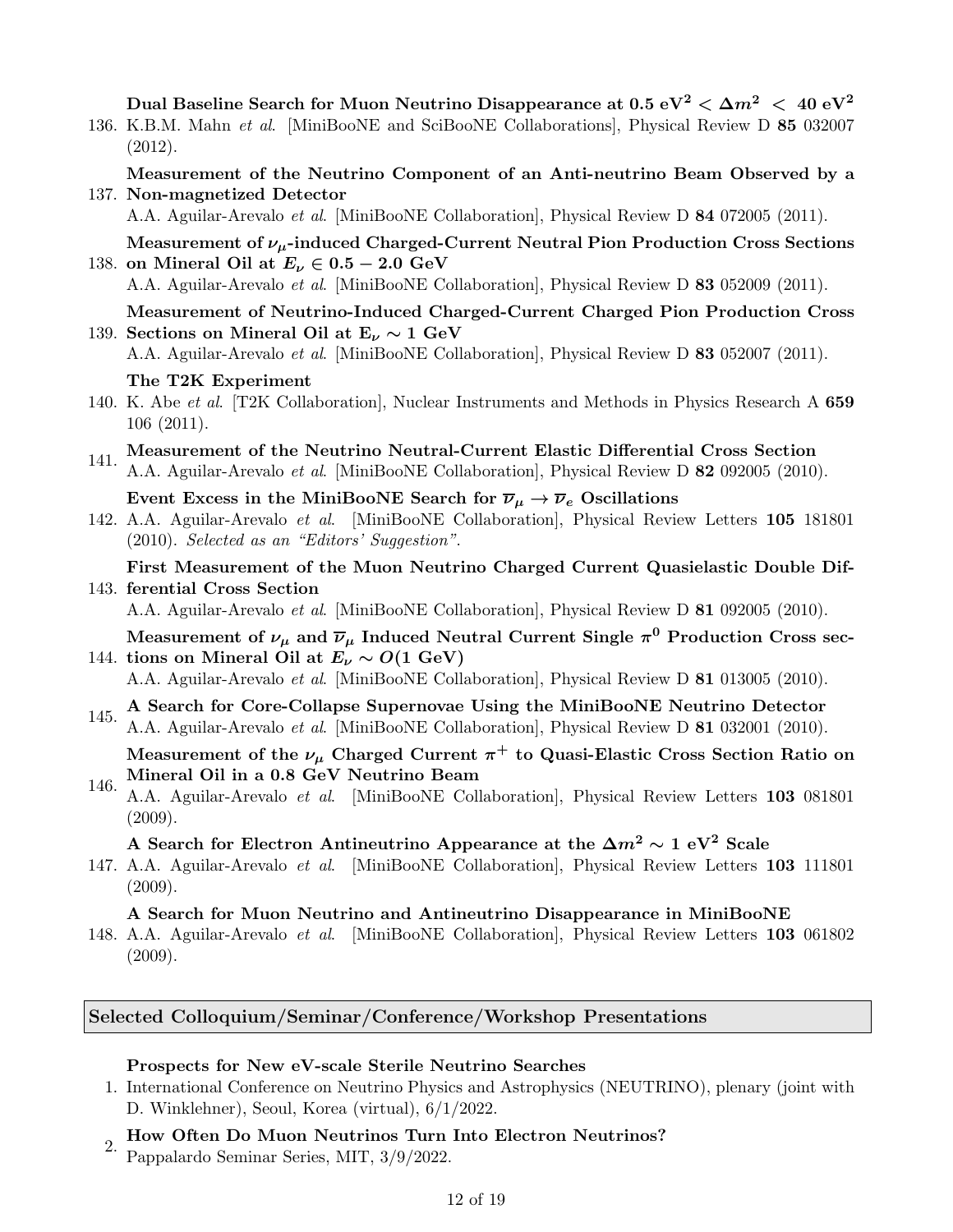- MicroBooNE's First Results: Addressing a  $5\sigma$  Anomaly with a Precision Detector High Energy Physics Seminar, University of Virginia, 3/2/2022.
- 4. How Often Do Muon Neutrinos Turn Into Electron Neutrinos? Society of Physics Students Lecture, University of Michigan, 12/1/2021.
- MicroBooNE's First Results: Addressing a  $5\sigma$  Anomaly with a Precision Detector High Energy Physics Seminar, University of Michigan, 11/15/2021.
- 6. An Application of High Power Cyclotrons in Physics: IsoDAR Snowmass Workshop on High Power Cyclotrons (virtual), 9/8/2021.

### IsoDAR Physics at Yemilab

7. Sterile Neutrino Search Underground Workshop, Institute for Basic Science in Korea (virtual), 7/1/2021.

# 8. IsoDAR at Yemilab

- Institute for Basic Science (Korea), Center for Underground Physics Seminar (virtual), 4/13/2021.
- 9. The Neutrino, Still Crazy After All These Years Physics Department Colloquium, State University of New York at Albany (virtual), 11/6/2020.
- 10. How Often Do Muon Neutrinos Turn Into Electron Neutrinos? Physics Department Colloquium, University of Michigan (virtual), 9/23/2020.

# 11. The Neutrino, Still Crazy After All These Years

Nuclear and Particle Physics Colloquium, MIT (virtual), 9/14/2020.

# $12.$  Completing Our Picture of the Neutrino

Physics Department Colloquium, Illinois Institute of Technology, 3/5/2020.

# 13. Taking a Picture of a Neutrino

Society of Physics Students Lecture, University of Michigan, 2/20/2020.

### Review and Summary of Short Baseline Neutrino Experiments

14. International Workshop on Neutrinos from Accelerators (NuFACT), plenary, Daegu, Korea, 8/26/2019.

### Accelerator-based Neutrino Experiments at Short Baselines

15. International Conference on Supersymmetry and Unification of Fundamental Interactions (SUSY), parallel, Corpus Christi, TX, 5/20/2019.

# 16. Completing Our Picture of the Neutrino

Physics Department Colloquium, Columbia University, 5/6/2019.

### Short Baseline Neutrino Experiments: Overview and Outlook

17. Aspen Winter Conference: In Pursuit of New Particles and Paradigms, plenary, Aspen, CO, 3/28/2019.

# 18. Completing Our Picture of the Neutrino

Physics Department Colloquium, University of Maryland, 12/4/2018.

# 19. KDAR and IsoDAR

Neutrino-Nucleus Interactions Conference (NuInt), plenary, L'Aquila, Italy, 10/17/2018.

# 20. The JSNS<sup>2</sup> Experiment and the First Measurement of the KDAR Neutrino High Energy Physics Seminar, Colorado State University, 8/6/2018.

## First Measurement of Monoenergetic Muon Neutrino Charged Current Interactions

- 21. Physics Division Seminar ("Research Progress Meeting"), Lawrence Berkeley National Laboratory, 6/21/2018.
- 22. First Measurement of Monoenergetic Muon Neutrino Charged Current Interactions Subatomic Physics Seminar, Los Alamos National Laboratory, 6/6/2018.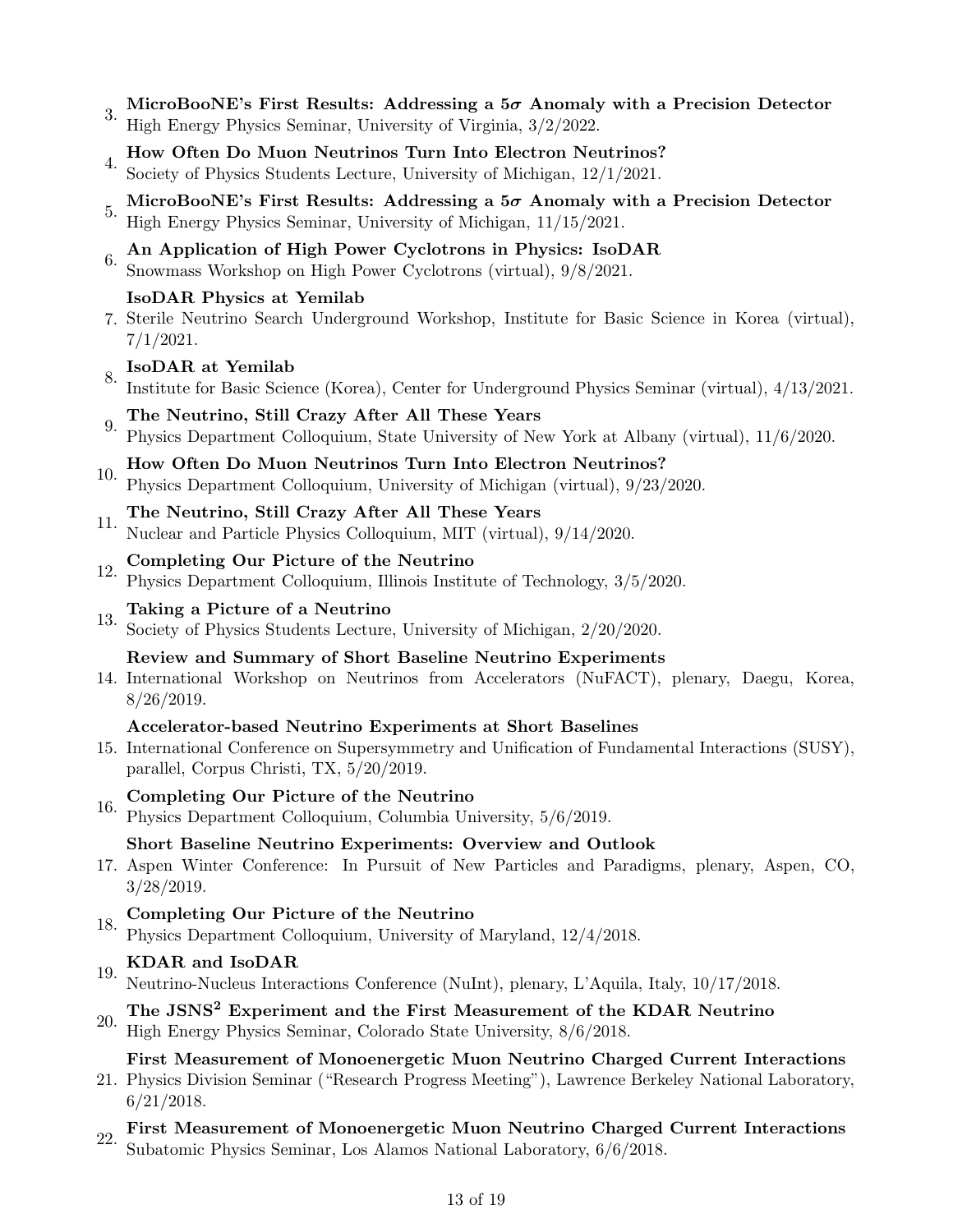- 23. First Measurement of Monoenergetic Muon Neutrino Charged Current Interactions Joint Experimental-Theoretical Physics Seminar ("Wine and Cheese"), Fermilab, 5/11/2018.
- 24. First Measurement of Monoenergetic Muon Neutrino Charged Current Interactions High Energy Physics Seminar, University of Michigan, 3/19/2018.
- 25. First Measurement of Monoenergetic Muon Neutrino Charged Current Interactions Recontres de Moriond Conference, plenary, La Thuile, Italy, 3/15/2018.
- 26. Taking a Picture of a Neutrino Society of Physics Students Zone 7 Lecture, University of Michigan, 1/27/2018.
- 27. Global Experimental Program for Sterile Neutrino Searches Korean Physical Society Meeting: Pioneer Symposium, Gyeongju, South Korea, 10/27/2017.
- 28. Opportunities with Monoenergetic Neutrinos Particle Physics Seminar, Virginia Tech, 10/11/2017.
- 29. JSNS<sup>2</sup>: A Sterile Neutrino Search in Japan<br>29. ADS Division of Perticles and Fields (DDF) Meeti APS Division of Particles and Fields (DPF) Meeting, parallel, Fermilab, 8/3/2017.
- 30. A Sterile Neutrino Search in Japan Using 50 tons of Liquid Scintillator American Chemical Society Middle Atlantic Regional Meeting, parallel, Riverdale, NY, 6/10/2016.
- 31. Kaon Decay-at-Rest and a Very Unique Neutrino Particle Physics Seminar, Wayne State University, 4/16/2016.
- 32. Photographing the Ghostly Neutrino Saturday Morning Physics Public Lecture, University of Michigan, 4/9/2016.
- $33.$  The Importance of Neutrinos From Kaon Decay-at-Rest High Energy Physics Seminar, Indiana University, 4/4/2016.
- $34.$  The Importance of Neutrinos From Kaon Decay-at-Rest High Energy Physics Division Seminar, Argonne National Lab, 2/3/2016.
- 35. A Known-Energy Neutrino and What It Can Teach Us Physics Department Colloquium, New Mexico State University, 1/21/2016.
- 36. Opportunities with Kaon Decay-at-Rest Neutrinos Neutrino Seminar Series, Fermilab, 10/29/2015.

# 37. IsoDAR and DAE $\delta$ ALUS

- APS Division of Particles and Fields (DPF) Meeting, parallel, Ann Arbor, MI, 8/4/2015.
- $38.$  Using Kaons to Unlock the Secrets of the Neutrino High Energy Physics Seminar, Harvard University, 2/26/2015.
- $39.$  Using Kaons to Unlock the Secrets of the Neutrino High Energy Physics Seminar, University of Michigan, 2/23/2015.
- $40.$  Using Kaons to Unlock the Secrets of the Neutrino High Energy Physics Seminar, University of California at Irvine, 2/20/2015.
- 41. Using Kaons to Unlock the Secrets of the Neutrino High Energy Physics Seminar, University of Wisconsin at Madison, 2/17/2015.
- 42. Using Kaons to Unlock the Secrets of the Neutrino High Energy Physics Seminar, University of California at San Diego, 2/12/2015.
- $43.$  Using Kaons to Unlock the Secrets of the Neutrino High Energy Physics Seminar, University of Pennsylvania, 2/10/2015.
- 44. Pion/Muon and Kaon Decay-at-rest Experiments Workshop on the Intermediate Neutrino Program, Brookhaven National Lab, parallel, 2/5/2015.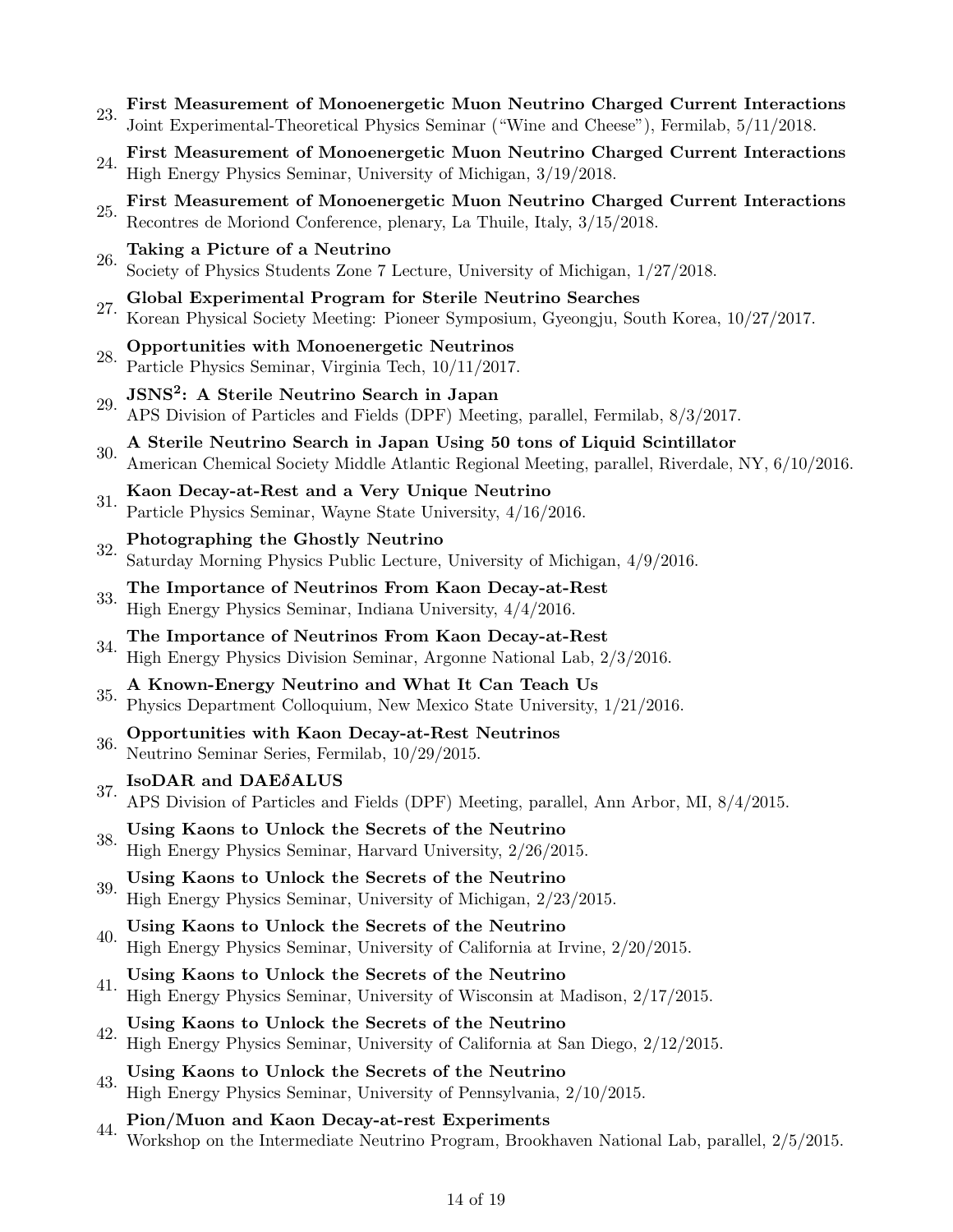- 45. Using Kaons to Unlock the Secrets of the Neutrino
	- Center for Particles and Fields Seminar, University of Texas at Austin, 1/26/2015.
- $46.$  Using Kaons to Unlock the Secrets of the Neutrino Physics Department Colloquium, Iowa State University, 1/20/2015.
- 47. The Future of the Sterile Neutrino Particle Physics Seminar, SUNY Stony Brook, 11/21/2014.

### IsoDAR and DAEδALUS

48. International Workshop on Next Generation Nucleon Decay and Neutrino Detectors (NNN), parallel, Paris, France, 11/4/2014.

# 49. Sterile Neutrinos

Physics Department Colloquium, Brookhaven National Lab, 9/30/2014.

# $50.$  IsoDAR and DAE $\delta$ ALUS

International Workshop on Neutrino Factories (NuFACT), parallel, Glasgow, Scotland, 8/29/2014.

### Searches for Sterile Neutrino Mixing

51. International Workshop on Neutrinos from Accelerators (NuFACT), plenary, Glasgow, Scotland, 8/27/2014.

#### Future Short-baseline Sterile Neutrino Searches with Accelerators

- 52. International Conference on Neutrino Physics and Astrophysics (NEUTRINO), plenary, Boston, MA, 6/7/2014.
- 53. Testing Einstein with Neutrinos
- Pappalardo Symposium, MIT, 5/16/2014.
- $54.$  Closing in on the Neutrino
- Physics Department Colloquium, Amherst College, 3/6/2014.
- $55.$  Using Kaons to Unlock the Secrets of the Neutrino Laboratory for Nuclear Science Seminar, MIT, 2/21/2014.

#### IsoDAR and the DAEδALUS Program

56. International Workshop on Next Generation Nucleon Decay and Neutrino Detectors (NNN), plenary, Tokyo, Japan, 11/12/2013.

# $57.$  Closing in on the Neutrino

Physics Department Colloquium, Williams College, 9/27/2013.

# 58. Multiple Probes of Lorentz Violation with Reactor Antineutrinos

APS Division of Particles and Fields (DPF) Meeting, parallel, Santa Cruz, CA, 8/16/2013.

# $59.$  Closing in on the Neutrino

Physics Department Colloquium, Syracuse University, 4/18/2013.

#### Kaon Decay-at-rest Sources for Sterile Neutrino Studies

60. Snowmass Workshop on the Intensity Frontier, parallel, Brookhaven National Laboratory, 4/17/2013.

# 61. Using Kaons to Probe the Sterile Neutrino

Particle/Nuclear Seminar, University of Colorado at Boulder, 4/15/2013.

### 62. Kaon Decay at-rest as a Probe of the Sterile Neutrino APS April Meeting 2013, parallel, Denver, CO, 4/14/2013.

### 63. Kaons and the Sterile Neutrino Graduate Student Seminar, MIT, 4/5/2013.

64. Using Kaons to Probe the Sterile Neutrino High Energy Physics Seminar, Tufts University, 3/28/2013.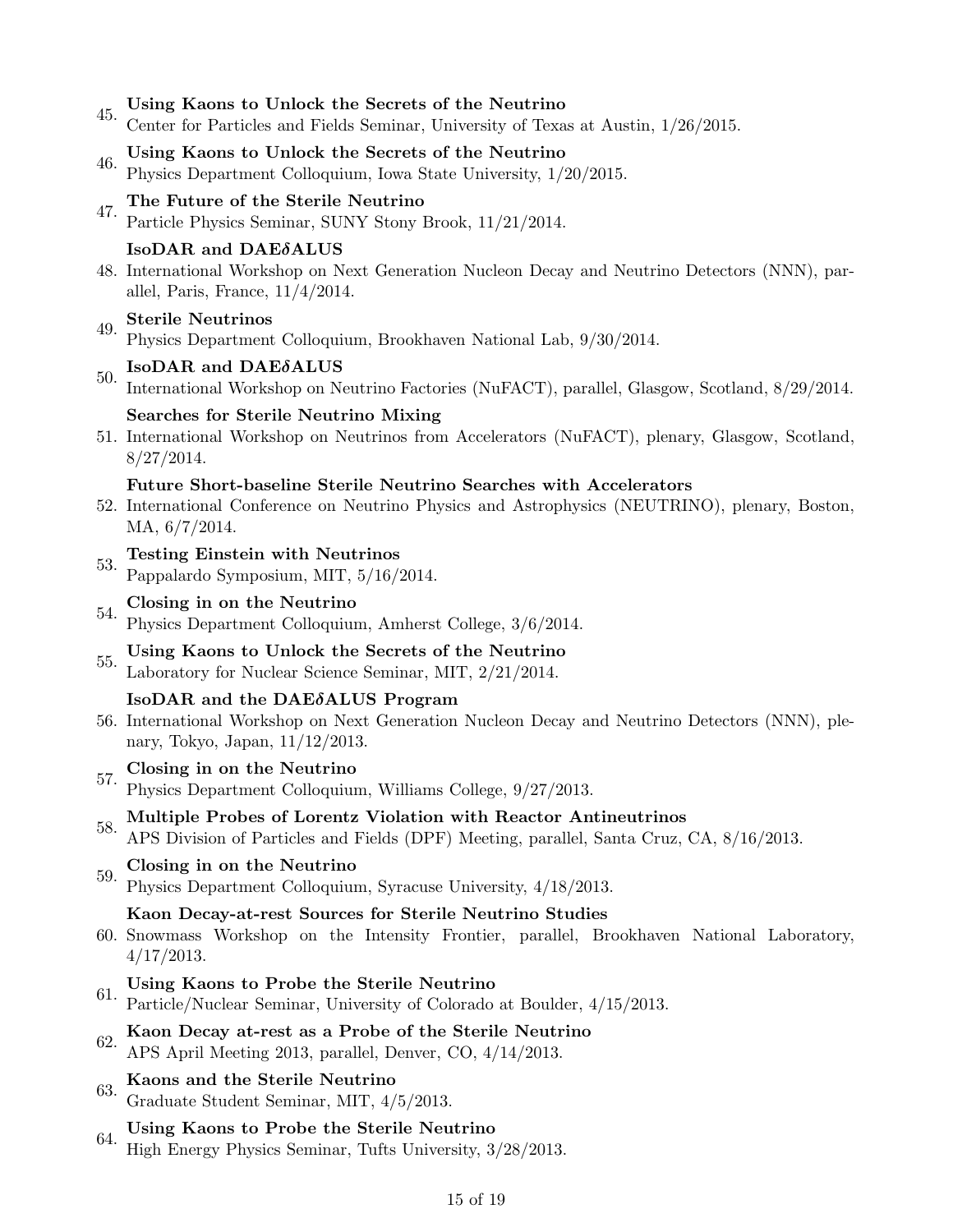$65.$  A New Probe of the Sterile Neutrino

High Energy Particle Seminar, Columbia University, 3/27/2013.

- 66. A New Way to Probe the Sterile Neutrino: Kaon Decay-at-Rest Aspen Winter Conference: New Directions in Neutrino Physics, plenary, Aspen, CO, 2/5/2013.
- 67. Searching for New Physics with Neutrinos Laboratory for Nuclear Science Seminar, MIT, 11/13/2012.
- 68. Searching for Lorentz Violation with Reactor Antineutrinos APS Division of Nuclear Physics (DNP) Meeting, parallel, Newport Beach, CA, 10/27/2012.
	- Coherent Neutrino Scattering as a Probe of Oscillations
- 69. Conference on the Intersections of Particle and Nuclear Physics (CIPANP), parallel, St. Petersburg, FL, 5/31/2012.
- 70. The Disappearing Neutrino Pappalardo Symposium, MIT, 5/18/2012.
- 71. Searching for the Sterile Neutrino Faculty Lunch Seminar, MIT, 5/2/2012.
- $72.$  Probing the Neutrino with Liquid Argon Laboratory for Nuclear Science Seminar, MIT, 3/20/2012.
- 73. ArgoNeuT Physics Results Joint Experimental-Theoretical Physics Seminar ("Wine and Cheese"), Fermilab, 2/24/2012.
- 74. Neutrino Detection with Liquid Argon Experimental Physics Seminar, Princeton University, 12/15/2011.
- 75. Low Energy Neutrino Physics at the Intensity Frontier Fundamental Physics at the Intensity Frontier, plenary, Rockville, MD, 12/1/2011.

Measuring Muon Neutrino Charged Current Differential Cross Sections on Argon

- 76. International Workshop on Next Generation Nucleon Decay and Neutrino Detectors (NNN), plenary, Zurich, Switzerland, 11/8/2011.
- 77. The ArgoNeuT Analysis
- Neutrino-Nucleus Interactions Conference (NuInt), plenary, Dehradun, India, 3/7/2011.
- 78. LArTPCs and Neutrino Detection at Fermilab Neutrino University Summer School, Fermilab, 8/12/2010.
- 79. The ArgoNeuT Experiment

International Conference on High Energy Physics (ICHEP), parallel, Paris, France, 7/24/2010.

ArgoNeuT, a Liquid Argon Time Projection Chamber in a Low Energy Neutrino Beam

- 80. Topics in Astroparticle and Underground Physics (TAUP) Conference, parallel, Rome, Italy, 7/2/2009.
- 81.  $ArgoNeuT$  and MicroBooNE: LArTPCs at Fermilab
- Fermilab User's Meeting 2009, Fermilab, 6/4/2009.
- 82. ArgoNeuT: A Physics-Minded Liquid Argon Time Projection Chamber Test Stand APS April Meeting 2009, parallel, Denver, CO, 5/5/2009.
- 83. Physics with ArgoNeuT
- Weak Interaction Seminar, Yale University, 3/26/2009.
- 84. ArgoNeuT and MicroBooNE: Neutrino Detection with Liquid Argon Weak Interaction Seminar, Yale University, 5/8/2008.
- 85. Neutrino Physics and R&D with ArgoNeuT APS April Meeting 2008, parallel, St. Louis, MO, 4/14/2008.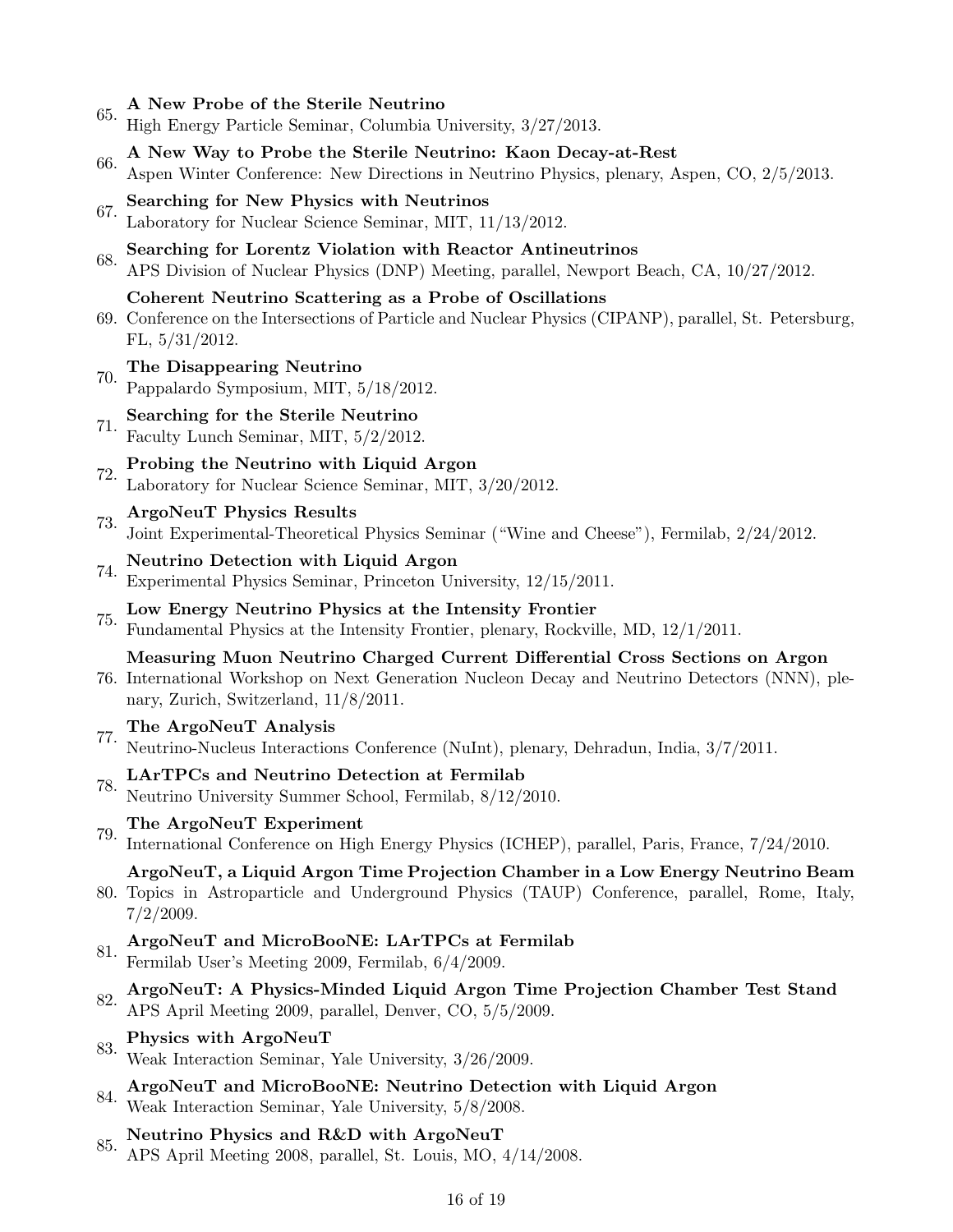- 86. Gas Electron Multipliers and Detector Development for Neutrinos and Dark Matter Weak Interaction Seminar, Yale University, 4/11/2007.
- 87. T2K Beam Monte Carlo
	- APS Four Corners Meeting 2005, parallel, Denver, CO, 10/13/2005.

### Classes Taught

- Physics 116: From Quarks to Cosmos (Fall 2018, Winter 2021)
- Physics 390: Introduction to Modern Physics (Winter 2017, Winter 2018, Winter 2020, Fall 2020)
- Physics 441/442: Advanced Physics Laboratory (Winter 2019, Winter 2022)
- Physics 391: Modern Physics Laboratory (Fall 2019)
- Physics 360: Honors Physics 3 (Fall 2016, Fall 2017)

#### Graduate Students and Postdocs Supervised

- Benjamin Bogart, PhD student (PhD expected 2026)
- Cassandra Little, PhD student (PhD expected 2025)
	- Bissell-Hazen-Kowalczyk Fellowship Awardee
- Dr. Johnathon Jordan, PhD student (PhD; 4/2022)
	- Rackham Predoctoral Fellowship Awardee (2021)
	- Wirt and Mary Cornwell Prize Awardee (2021)
	- JSNS<sup>2</sup> KDAR Physics Convener (2019-2022)
	- JSNS<sup>2</sup> Software Development Group Convener (2019-2022)
	- NSF GRFP Awardee
- Dr. Christopher Barnes, PhD student (PhD; 7/2021); present position: Senior Aviation Data Scientist and Machine Learning Engineer at MITRE
	- MicroBooNE Software Release Manager (2017-2019)
	- DOE SCGSR Fellow (2017-2018)
- Dr. Rory Fitzpatrick, PhD student (PhD; 4/2021); Masters Student at Northwestern University Law
	- Terwilliger Thesis Prize winner (2022)
	- NSF GRFP Honorable Mention
- Dr. Eric Marzec, postdoc (6/2019-present)
	- JSNS<sup>2</sup> KDAR Physics Convener (2019-present)
	- JSNS<sup>2</sup> Michigan Electronics Convener (2019-present)
- Dr. Joel Mousseau, postdoc (11/2015-5/2021); present position: Software Engineer at divvyDOSE
	- SBND X-ARAPUCA Light Collection System Convener (2016-2021)
	- MicroBooNE Cross Section Group Convener (2017-2020)
	- MicroBooNE Data Management and Production Convener (2016-2018)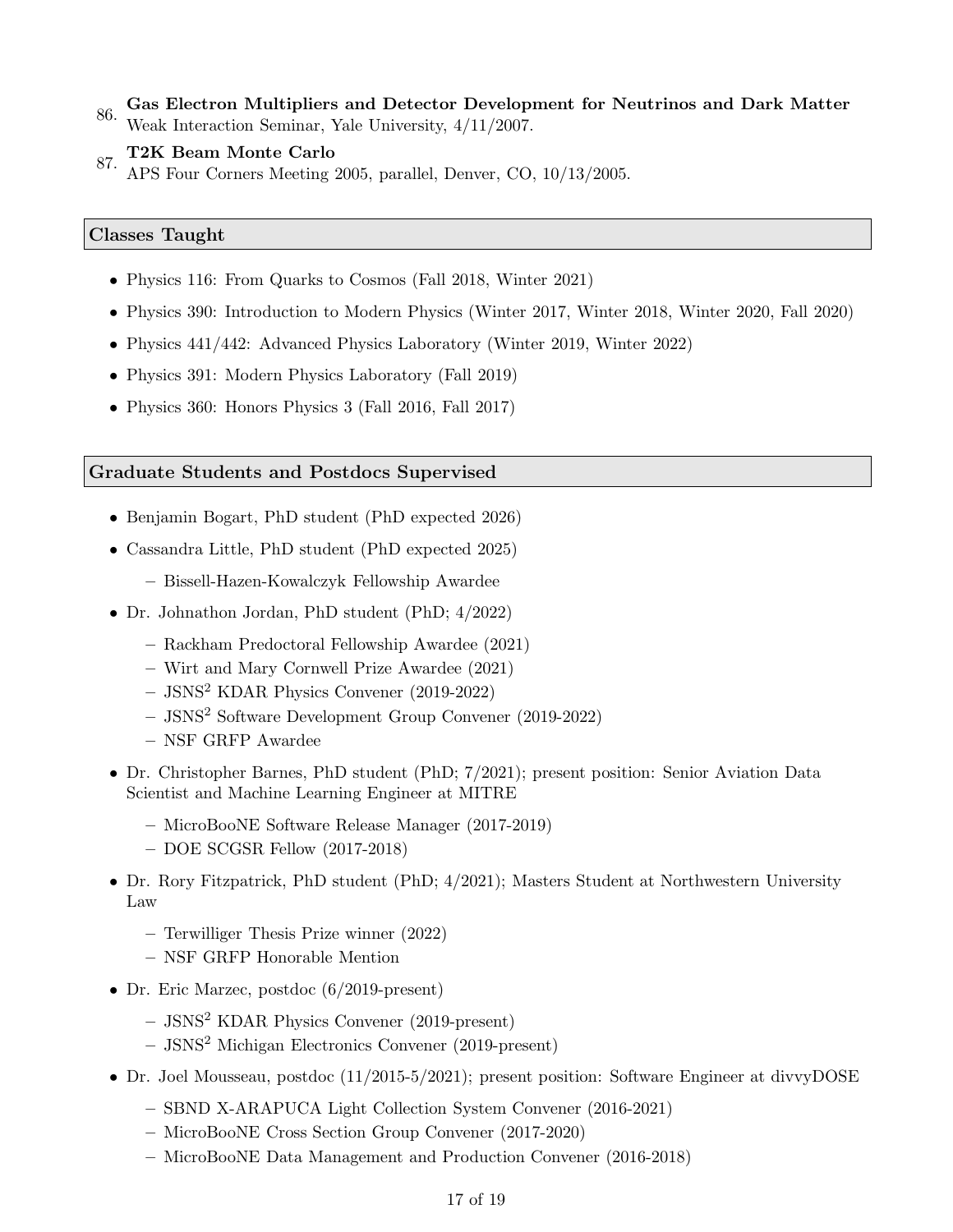• Dr. Eito Iwai, postdoc (7/2016-10/2018); present position: Scientist at RIKEN

#### Undergraduate and Post-baccalaureate Students Supervised

- Elizabeth Kane (REU student; 6/2022-present); present position: works in Spitz group
- Josh Zhang (5/2022-present); present position: works in Spitz group
- Alexander Antonakis (5/2021-present); present position: works in Spitz group
- Alexis Metzler  $(2/2020-7/2021)$ ; present position: works in Spitz group
- Daniel Mishins (4/2019-present); present position: works in Spitz group
- Miguel Botran (Post-baccalaureate;  $9/2019-9/2020$ ); present position: works at Waymo
- Benjamin Bogart (REU student; 6/2020-8/2020); present position: PhD student at University of Michigan
- Nicholas Kamp (9/2018-8/2019); present position: PhD student at MIT (NSF GRFP)
- Polina Abratenko (9/2016-1/2019); present position: PhD student at Tufts University (NSF) GRFP)
- Lilly Bralts-Kelly (REU student; 6/2018-8/2018); present position: PhD student at University of Illinois at Urbana-Champaign
- Claire Savard  $(2/2016-9/2017)$ ; present position: PhD student at University of Colorado Boulder
- William Warner (9/2016-8/2017); present position: PhD student at University of Texas at Austin
- TJ Borucki (4/2016-6/2017); present position: Unknown
- Efrain Segarra (5/2016-8/2016); present position: PhD student at MIT (NSF GRFP)

#### Thesis/Prospectus Committees

- Johnathon Jordan, Prospectus Defense Committee chair (12/6/2017), PhD Thesis Committee chair (4/14/2022)
- Zhichen Wang, Prospectus Defense Committee member (8/27/2021)
- Luke Korley, Prospectus Defense Committee member (8/25/2021)
- Michael Williams, Prospectus Defense Committee member (8/23/2021)
- Joshua Foster, PhD Thesis Committee member (8/17/2021)
- Christopher Barnes, Prospectus Defense Committee chair (5/4/2017), PhD Thesis Committee chair (7/19/2021)
- Mackenzie Devilbiss, Prospectus Defense Committee member (5/4/2021)
- Rory Fitzpatrick, Prospectus Defense Committee chair (12/6/2017), PhD Thesis Committee chair (4/1/2021)
- Melissa Hutcheson, Prospectus Defense Committee member (4/20/2018), PhD Thesis Committee member (3/17/2021)